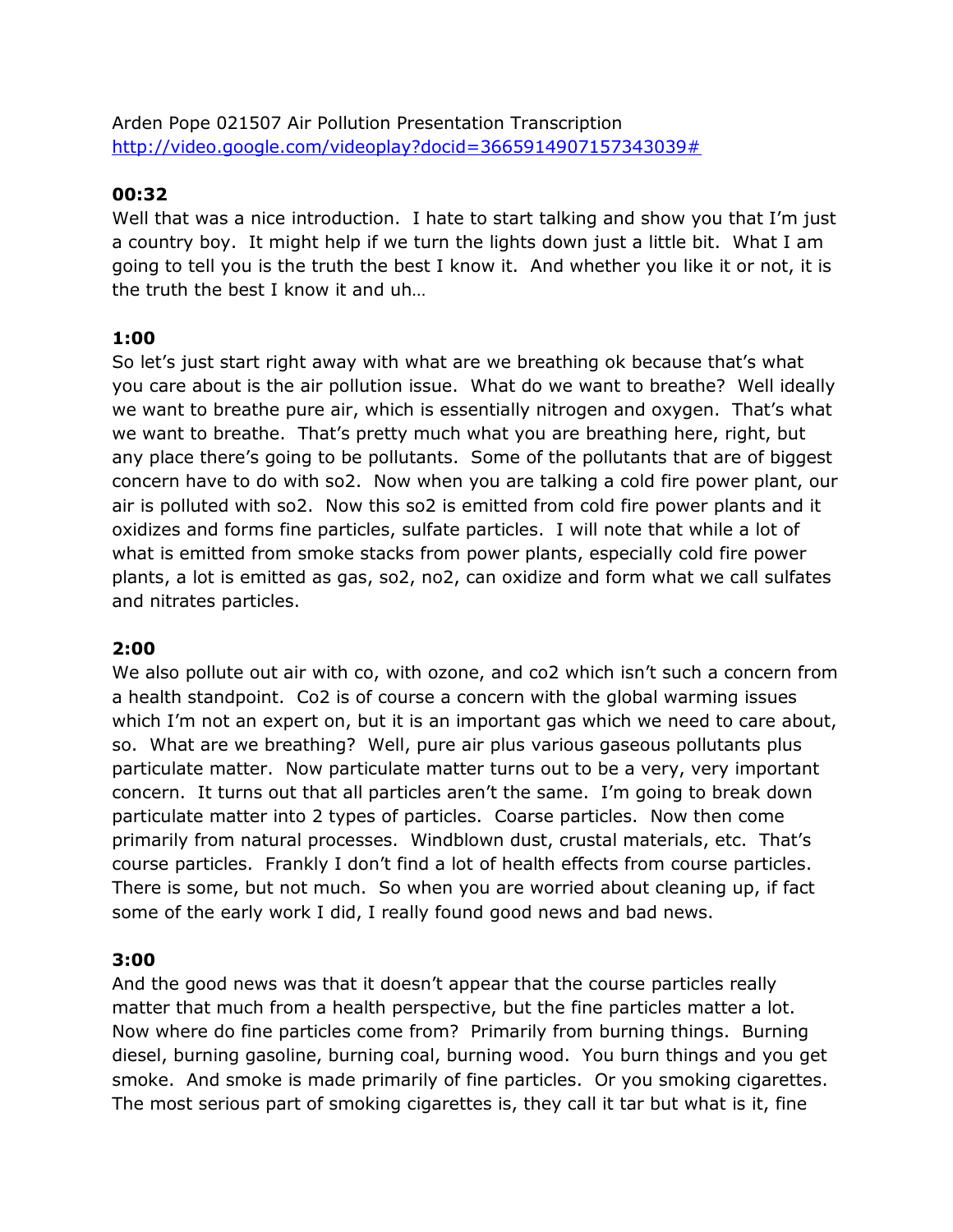particles- combustion related particles. So these fine particles are more toxic primarily b/c they are small enough that they can enter deeply into your airways and get down into the alvior and bronchior region of the lungs. In additional to that, these fine particles are very complex, nasty, toxic stuff. So I'm going to focus a lot on fine particles and when you are dealing with power plants you're dealing primarily with fine particle emissions.

### **4:00**

Sulfur dioxide and sulfur oxide emissions which particulate and form sulfate particles which are part of these fine particles. Then there is a lot of other air toxins which we don't have time to discuss in detail. Many of these toxins are found in the fine particles. Now, how big are these fine particles, what are we dealing with. Well, many of you may know this already but let me just quickly review, when you talk about particulate pollution, often you hear the words PMTM. PMTM is particulate matter which is less than 10 micrometers in aerodynamic diameter. Alright, very, very small particles. Then if you start talking about PM 2.5, you are talking about particles that are less than 2 ½ micrometers in diameter.

### **5:00**

To help put that into perspective, a human hair, now human hairs come in different sizes, but an average human hair is approximately 60 micrometers in diameter. So if you take a cross section of a human hair and put a human hair on it, it would be about that size (diagram). A pm 2.5 particle would be about that size (diagram) although most of them are much, much smaller. So these are extremely tiny particles. If you were to…. Uh, here are some actual fine particles, from the ambient air, magnified. Now to give you a feel on how big this is, the entire width of this slide is only about 25 micrometers. So the entire width of the slide is less than ½ the width of a human hair. And now you can see that there are particles of all different sizes and shapes. These very biggest particles are barely or actually not quite 2 ½ micrometers. The largest majority of these particles are very, very tiny particles.

#### **6:00**

Now to give another idea, here are some actual soot particles. These are the kinds of particles that come out of a smoke stack of a power plant, cold fire power plant. And they come in different shapes and sizes and in fact, most of the particles, the primary particles that are emitted are ultrafine particles. They are extremely tiny. And you are looking at them. See them? These are actually clusters of what we call ultrafine primary cluster particles. But they aggregate together and form particles of different sizes. This particle is about…. Well, these are all less than 1 micrometer in aerodynamic diameter. So these are the things, and I remind you again, particles come in all sorts of different shapes and sizes. But these eini tiny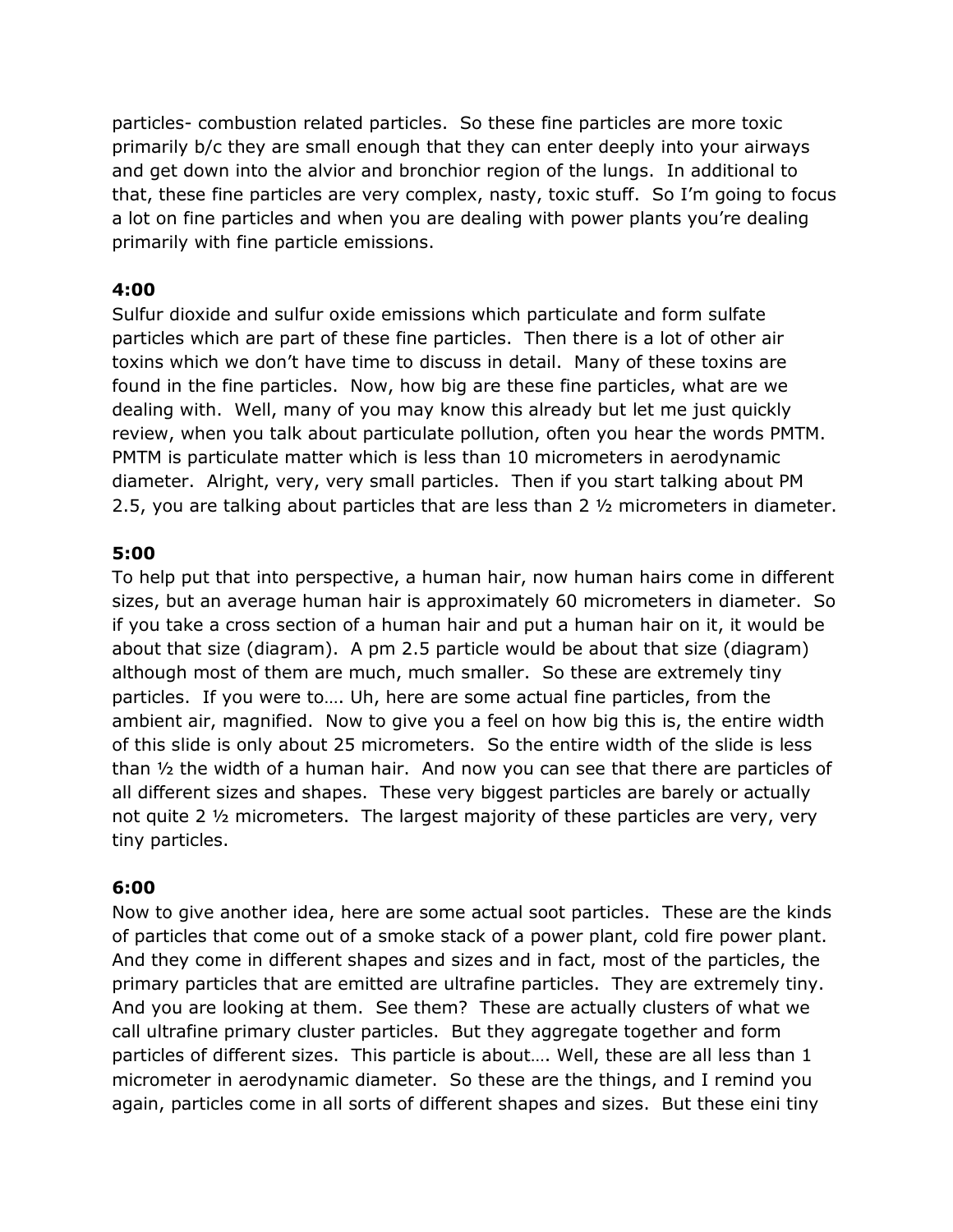weenie particles that you are looking at down here, these are primarily soot particles and a real concern.

# **7:00**

Now, you can't see these with a naked eye. These are electron microscope particles or images, but if you pollute your air, yeah, it will look like that, right? There's Salt Lake City. You are not looking at individual particles, you are looking at ugly polluted air with these particles. Ok now, I think it was today or yesterday maybe, and this is actually a slide of Severe Valley- I'm not an expert in this area or even in any of the issues you are dealing with but uh, can you get ugly polluted air in this valley? You emit pollution in the valley, its going to get bad during inversions. I don't know, I wasn't here, I don't have any monitoring, but you can certainly see that there is an inversion layer here. You can certainly see that the conditions in this valley are such that you emit pollutants into it, you are going to trap… it will get polluted.

# **8:00**

Now, Brigham Young in 1860 was giving a lecture to the Mormon pioneers. And some of the Mormon pioneers were running off looking for gold and he says, you know that's not a very smart thing to do. And for a number of reasons. And he says, you know what the most valuable asset we have here in Utah is? The single most valuable physical asset we have. What did he say? Clean Air. That's exactly right. He said that good, pure air is the greatest sustainer of animal life. He said we should cherish it. He then argued that we should not suffer the soil, the air and the water, in our Utah valleys to become polluted. Well, let's talk a little bit about air pollution science. The epidemiology. I don't know where it starts. But at least one good place to start in sort of the modern era of air pollution would be in a place called Muse Valley Belgium.

# **9:00**

Now I don't have a slide of Muse Valley Belgium but it was an industrial valley in the 1930's. They had a severe temperature inversion. Lots of people got sick. Some died. Then we move here in 1948 to Denora, Pennsylvania. This is actually, Denora, Pennsylvania is about 28 miles south of Pittsburgh. This is an artist rendition of what it would have looked like in 1948. And there is the Monotony Heler River **???**… there's this bend in the Monotony Heler River and you have Denora that sits right there. They had some mills, a steel mill, a zinc mill… I can't remember what all was there. Then they had cold fired barges that went up and down the river.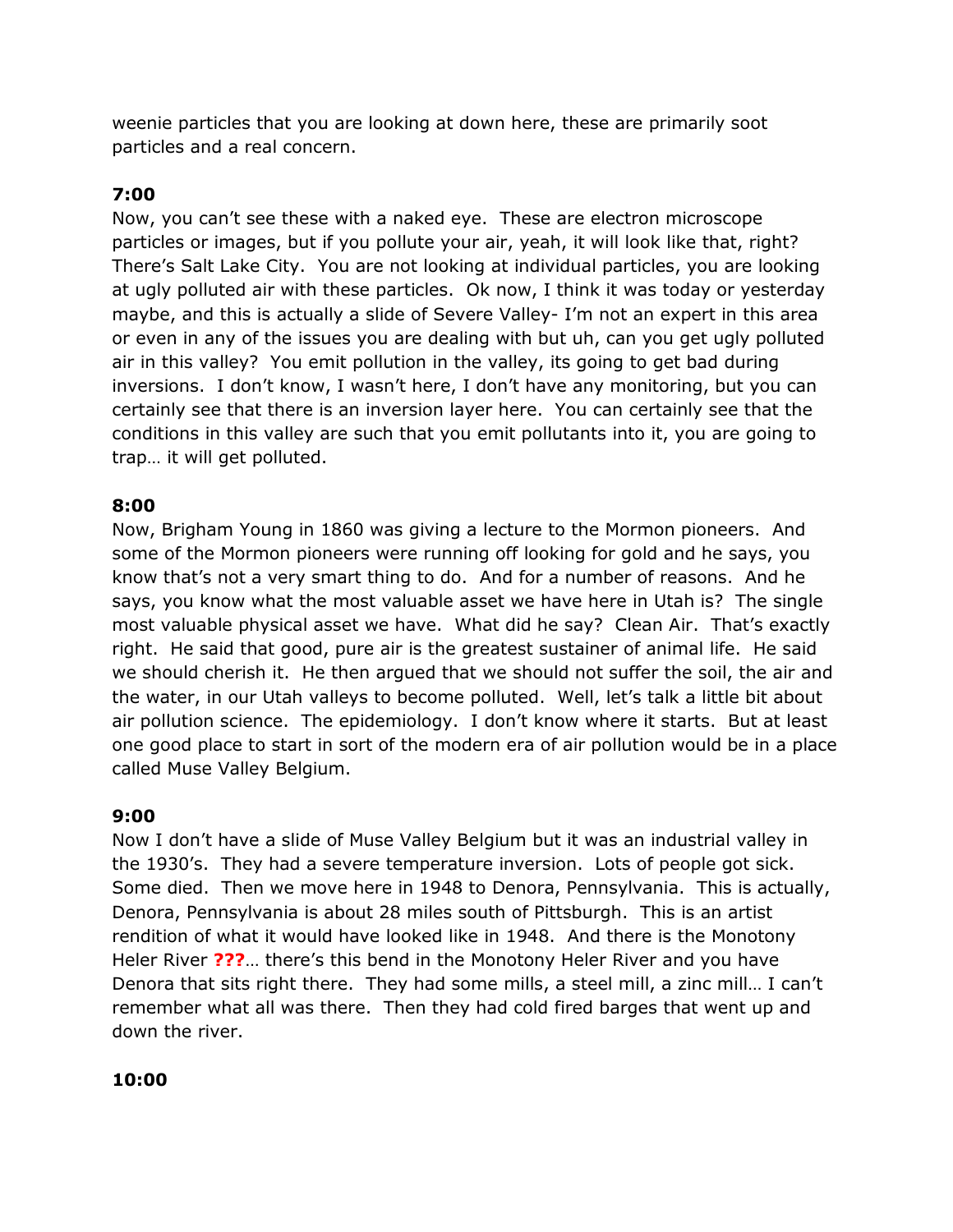And in October of 1948, they had a severe air pollution episode- an inversion that trapped all the air pollution in between the bluffs and the hills on both sides of the river. It just got terrible. That's a picture of the town, at noon, at mid day, in Denora, Pennsylvania. This is October 29, 1948. Approximately ½, Approximately ½ of the community became acutely ill with respiratory and cardiovascular aliments. Deaths shot up. Doctors and morticians could not keep up and often became ill themselves. The fire department personnel went around administering oxygen to aliening residents. This was absolutely a terrible situation. The concern was, man, if you had something like this happen in a big city, thousands of people would die. 4 years later. London. 1952. Mid day again in London. Terrible pollution.

# **11:00**

Where's it coming from incidentally? Burning coal. Both places, primarily burning coal. Terrible pollution and in fact if you simply plot the deaths relative to the pollution you can see that episodes start at right here at about the  $4<sup>th</sup>$  day of December 1952. Air pollution shot up, smoke and sulfured oxide. Again, this is primarily coal related pollution. It stayed up for about 5 days, look what happened to deaths. They went up and then they actually stayed up for about 2 weeks. There's a lot of debate as to how many deaths were really due to this 5-day air pollution. The low ball number is about 4,000. High numbers about 12,000. Somewhere between 4 and 12 thousand deaths due to that air pollution episode.

# **12:00**

After theses episodes, there was no doubt that at least at high enough levels of air pollution, this air pollution cause disease and death. Alright. And because this was so apparent in the UK and in the US, public policy changed. No longer did we follow the policy of lassie faire with regards to air pollution. Uhhhh, let somebody pollute all they want. No big deal. We learned that in can have serious consequences. And so, in the United States and in the UK, we had public policy that largely eliminated the so called killer fog episodes. But they didn't eliminate air pollution by any means. This is uh, this is Salt Lake City in 1939. Uh, air pollution is quite bad. Uh, as you can see. Well, let's go back to our Utah Valleys for a minute.

# **13:00**

By the time that got into the 1900's, it became clear that we did not follow the admonition of Brigham Young. Our valleys were becoming highly polluted. This brings us to Utah Valley. I moved here… I was a professor at Texas A&M, came up to BYU, uh, was not acquainted with the air pollution problems that existed, but they did exist. It turns out that Utah Valley, could be severe, right, but Utah Valley served as a fantastic place to study. You have the mountains surrounding the, the, the, the, the, you know the community in the middle of the, of the valley. You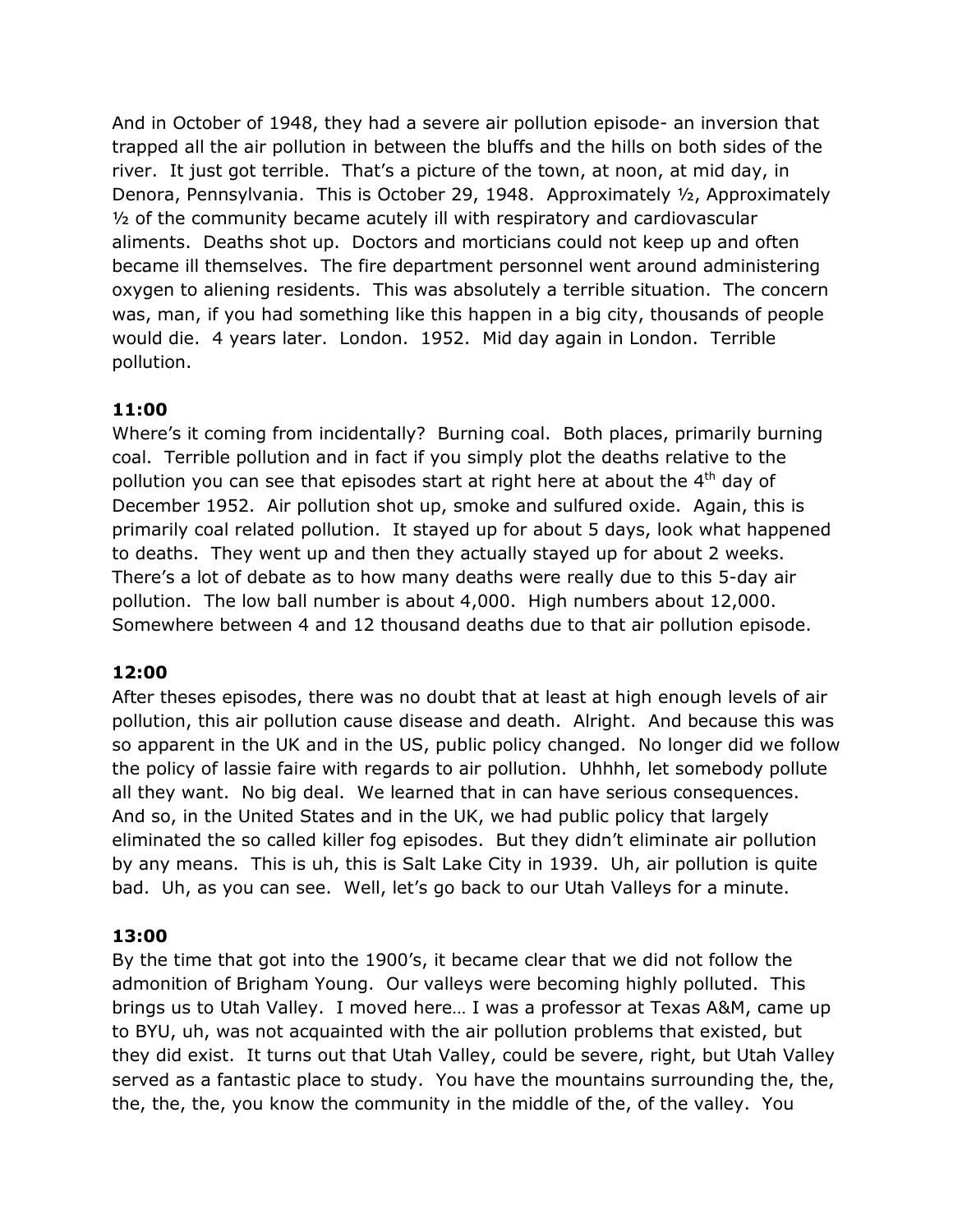know, many of you are familiar with Utah Lake and the lake mountains to the west and the Wassach **???** mountains here to the, to the east. And it turns out that, the winter inversions as you know, trap the local pollution and this results in a natural test chamber to study air pollution.

# **14:00**

And because its largely a Mormon population, because it is largely non-smoking, there's a number of reasons it's an excellent place to study. Another reason at least in the late 1980's and early 1990's, was it had a very large source of air pollution. The steel mill- Geneva steel. Now most of that pollution again is coming from where? Coal. Now they are not burning it from power. They are cooking it in their coke ovens for a coking operation. Ok, you are looking at fine particulate air pollution right there. There's a little steam coming off of that. They would argue back then that that was all steam. It wasn't. It just simply was not true. The PM10 on this day, there is no fog here either by the way, this is all particle pollution, about 150 micrograms per cubic meter.

### **15:00**

Very, very ugly pollution. On really bad days, oh no, this is an average day, here's the steel mill. You can see the skiff **???** of pollution. Uh, this was sort of an average day in the 1980's. On real bad days, you had to get up above the aversion to even take a picture. And again, this… and there's the steel mill down there. In fact, see that thermal bubble above the smoke stack. And this is classic smog, a combination of fog and smoke or smog, ok. So you are looking at both humidity, fog, and bad pollution. In fact the pollution is 220 micrograms per cubic meter on that particular day. And um, and again, there's the steel mill. Now remember, there are real people down there. Breathing that stuff. Then the question is, does that harm you.

# **16:00**

Now, I actually came… I wondered that myself, is this really causing problems. And I sort of came a few years before the steel mill shut down for 13 months due to a labor dispute. And then reopened under new ownership. And this provided… not only do we have a natural exposure chamber, we now have a natural experiment. Ha ha, pretty neat idea. So, I retrospectively collected um, hospitalization data for Utah Valley and guess what I found? When the steel mill shut down it was dramatically cleaner and there was dramatically fewer pediatric respiratory hospital admissions. Now, this lead to all sorts of problems and denials and this and that and the other. Now let me tell you up front, I never published a paper that wasn't in a top scientific journal, medical journal and that wasn't peer reviewed by scientists.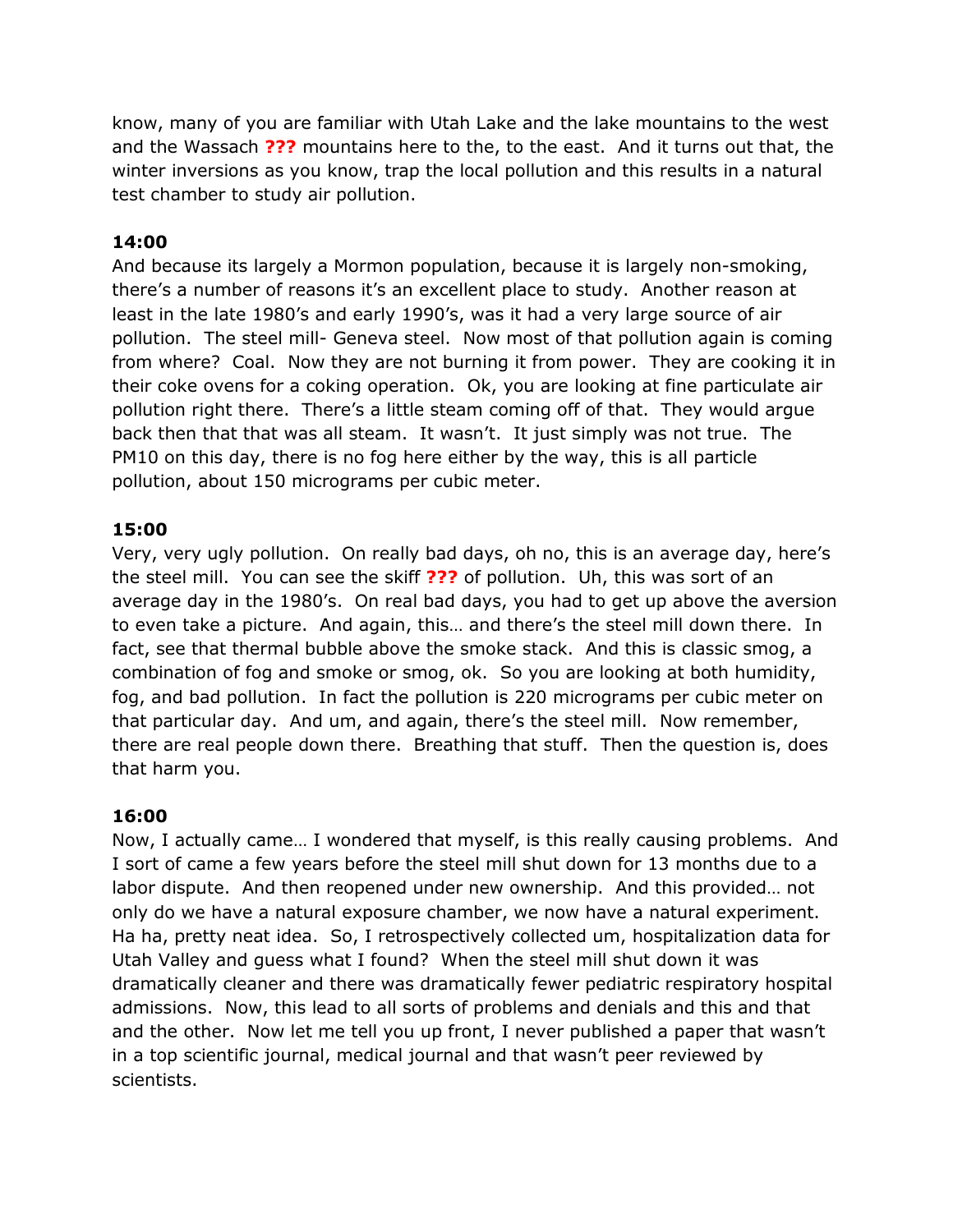# **17:00**

That's just the way I do the work. I'll present it, but that's just the way I did the work. I did it then and I do it now. And that's uh, that's going to continue. I ended up, around that time b/c there was so much controversy, that I started working with a group at Harvard. And we conducted a whole series of studies through the late 80's, 1980's through the sort of mid 1990's- a whole series of studies using Utah Valley as our natural exposure chamber. And we published these in a whole series of journals, but in essence I'll just tell you what we found. Exposure to the find particulate pollution in Utah Valley was associated with increased hospital admissions, increased respiratory symptoms, reduced lung function, increased school absences, and increased respiratory cardiovascular deaths.

# **18:00**

Now these early studies were considered by many to be landmark, you know, ground breaking studies. And they were being used, in fact, used to a large degree to set the national ambient air quality standards as well as international standards. Now there were other that were highly critical of these studies and it became quite controversial. And uh, you know, these kind of battles occur locally, they occur nationally and they occur internationally. Alright. Just as a few examples, uh, you know the New York Times ran several articles about this, you know, "Utah Mills Lies at Heart of Fight For Air Pollution Control", I think it says. It's been cut off. Wall Street Journal, "Provo, Utah Provides Combatants in Clean Air Fight." I've cut off the pictures. Very, very controversial stuff.

# **19:00**

Well, I was a bit ambivalent about the controversy… you guys are sort of involved in your own local issue here, right? But hey, I wanna tell you, human lungs are human lungs. Whether you're from here, whether you're from Missouri, whether you're from Stubenville **???** Ohio, or Denora, Pennsylvania. You breathe particles. I mean we do studies with rats but humans still beat rats, don't they? We know what they are about… human lungs. The controversy was big but I was a bit ambivalent about it. I became very, very interested in understanding how can air pollution really influence the health of our lungs as much as it seems to. And so rather than get too caught up in the controversy as a scientist, I said, hey, there's a lot of this public policy debate that highlights the importance of understanding this. I want to go on and understand it even more. And I was particularly interested in not only what the short term day to day changes in air pollution does to our health, but I really wanted to know what does long term chronic exposure do to our health as well.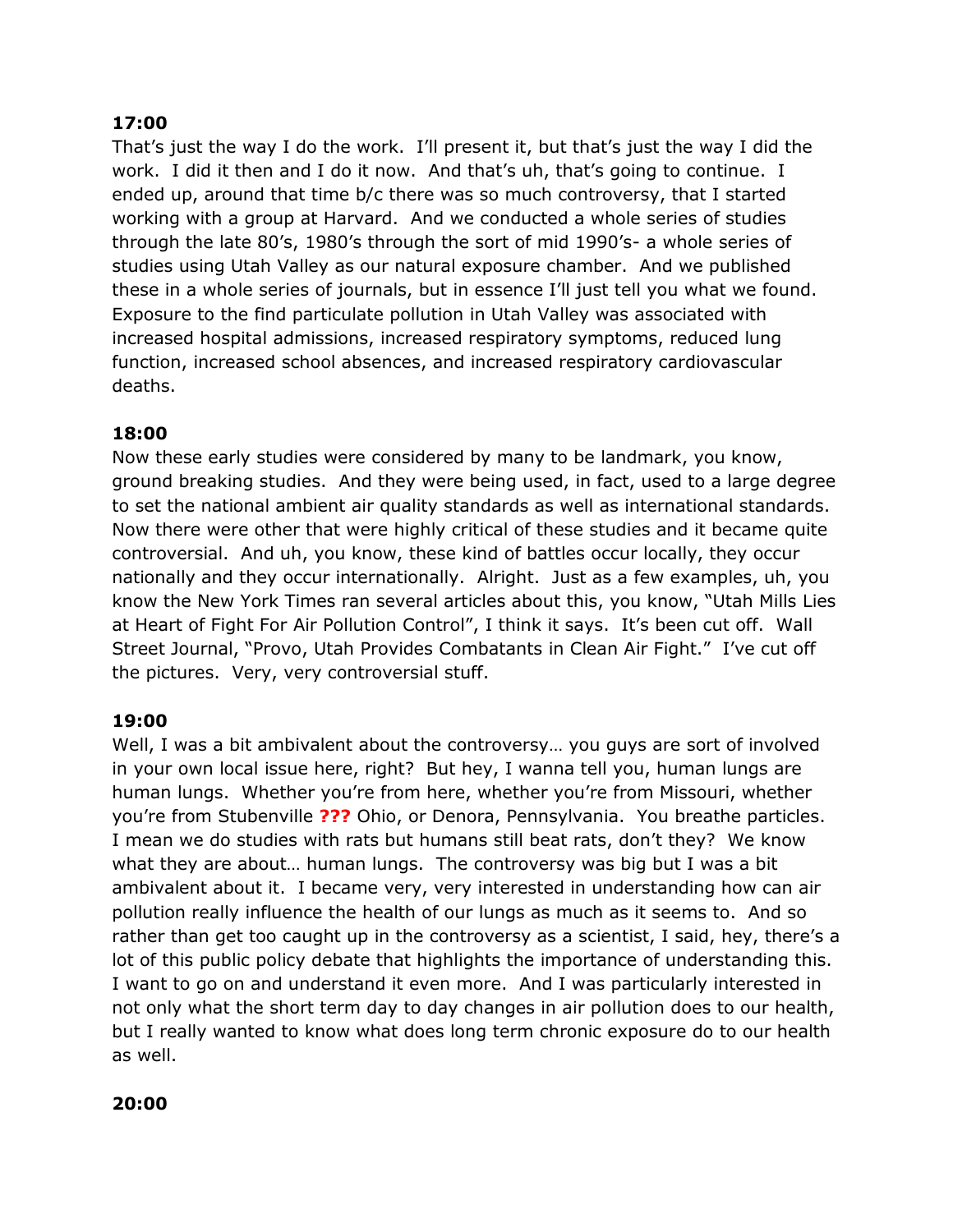So, I actually took a leave from BYU and went out to Harvard in 1992 and 1993. And I had already been working with this man. This is **Douglas Dockery**, who if you read the literature his name shows up all the time as well. And Frand Spiser **???**. And they had conducted a study, had been doing what is called a prospective cohort study where they had prospectively followed up, 14 to 16 years, they followed up over 8,000 adults who had lived in 6 U.S. cities. And they monitored pollution- TSP, PM10, PM2.5, sulfate particles, aerosol acidity and various gases pollutants. And after I got there a short time, they asked me if I would be willing to analyze these data. So I had nothing to do with actually designing this study. But I did analyze, analyze the data for them.

# **21:00**

And to just to sort of give you a feel of, of, of how this works, there were 6 cities, as I mentioned, the study was designed to include 2 highly polluted cities, that was Stubenville **???**, Ohio and Saint Louis, Missouri, to very clean cities, that was Topeka, Kansas and Portage, Wisconsin, and two cities kind of in the middle, sort of average polluted cities, that was Kingston Harrimon **???**, Tennessee and Watertown, Massachusetts. And then what we have here, is we have on this horizontal axis, time not **???** is the time of enrollment and then the subsequent years is the year of follow up. On this vertical axis is the probability of survival. So you can see here at the time of enrollment, 100% are alive. That was in fact one of the conditions of enrollment. And then you can see as we follow them over time, these survival curves, these are just unadjusted survival curves, you can see they splay out don't they.

# **22:00**

And, and what, what this is saying is basically that those in the more polluted cities are dying more rapidly than those in the cleaner cities. Now there is not statistical analysis about what is going on. This is just sort of the data. Uh, doing more sophisticated statistical analysis is hard to explain in any group. But we can do very, very complicated statistical adjustment on this, on mortality. So now were adjusting for age, sex, race, body mass index, occupational exposures, smoking history, etc. And then calculating the adjusted mortality risk for each of the cities and plotting them over PM2.5 air pollution. Ok. Look at that! This is a great ratio. So this is basically, think of this as the elevated risk of dying over air pollution.

# **23:00**

And in fact that association looks to be so straight and so clean it looks like we cheated. Doesn't it? We didn't. We didn't. That's what it really looked like. Another way to present these data would be to, to, to present what we call adjusted risk ratios, so now we are adjusting for age, sex, race, body mass index, cigarette smoking, etc. And then looking at the effect of air pollution relative to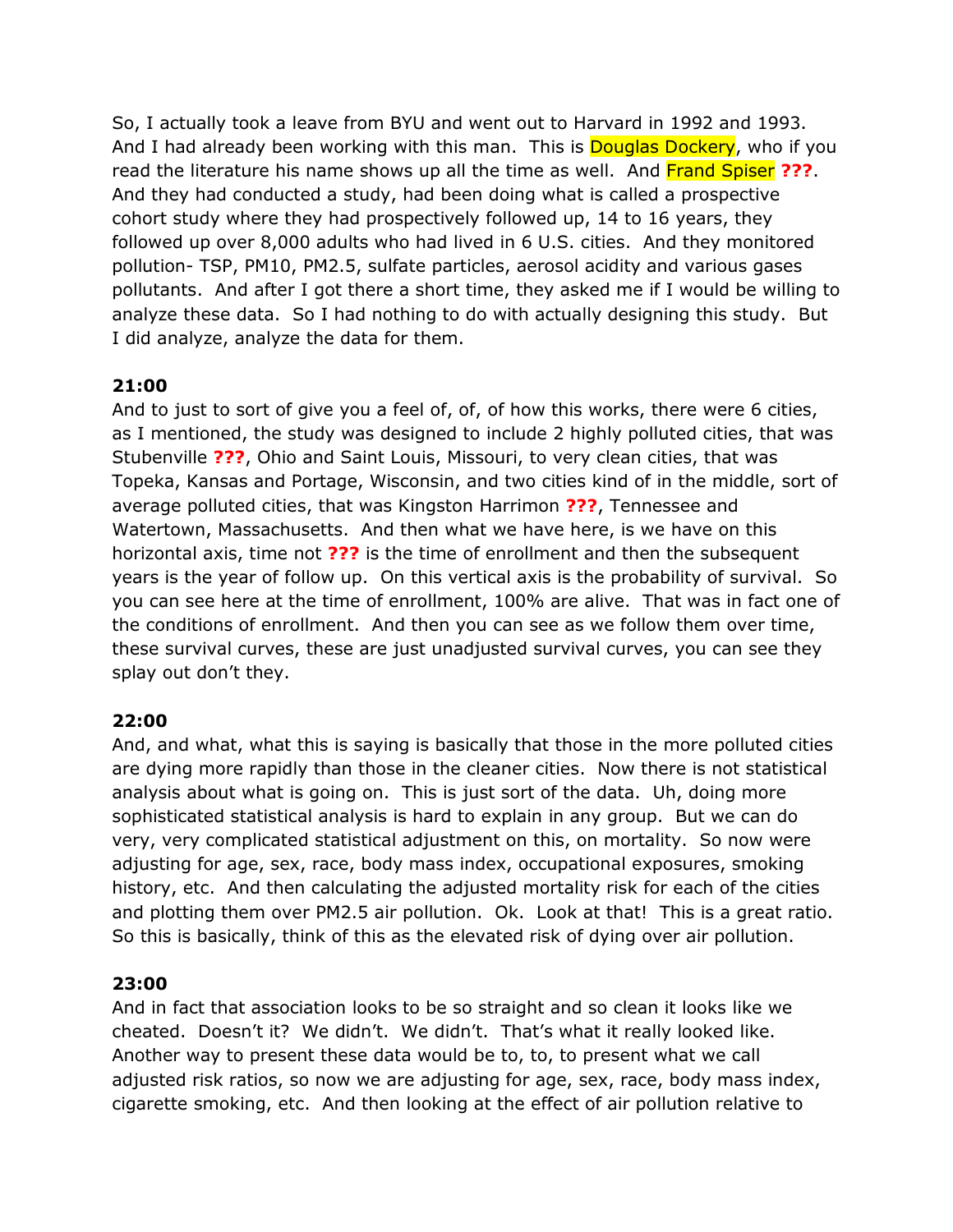some other real big bad risk factor. How about cigarette smoking. Ok, so here's cigarette smoking. I don't want to offend anybody. But what does this say about cigarette smoking? It says that smoking 25 pack years, being a current smoker who smoked 25 pack years at the time of enrollment of this study, had double the risk of dying versus a never smoker. 8 times the risk of dying of lung cancer. 2.3 times the risk of dying of cardiopulmonary.

### **24:00**

What's this say about cigarette smoke? It says that it's dumb. If you want to live a long healthy life, don't smoke! But you don't want to put your mouth on the end of a tail pipe regularly and breathe bad air pollution. Right? What does this say about breathing? Well, look at this, 1.26 if you live in Stubenville **???** vs. Portage. So this is the relevant range. It's sort of like smoker vs. nonsmoker. Polluted city vs. clean city. 26%, we see this as just stunning. Think about this for a minute. In a community, in a community that has smokers, how many smokers, how many people smoke now in cities? Well about 25-25% in an average city smoke adults. Alright. So this says that of those 25%, their risk of dying is increased by 100% but across the community, the whole community of adults, there's about a 26% excess death.

### **25:00**

Well how many people in that community breathe? This was stunning. This suggests that in an average community, the effects overall on the population is roughly comparable to smoking- and that's ignoring the fact that the kids breathe too. It's not just adults. We are familiar with this man, Clark Keith, er uh, Clark Heath. He was a, with the American Cancer Society and they had this big cohort that they had been following. 1.2 million people that they had been following. It's called the American Cancer Society Cancer Prevention Study II cohort. They had this big old cohort that they had been following. So we contacted him and said look it, would you collaborate with us and let us use your data, we will link air pollution data to it. So we will link air pollution from 151 U.S. Metropolitan areas with risk factor data for over ½ a million people in their cohort that lived in the communities for which we had air pollution data.

# **26:00**

Alright. And then analy.. now incidentally that paper I probably should have mentioned it, this, this, this paper was published where? New England Journal of Medicine. Top journal in the world, medical journal in the world. You didn't ask where we published this, American Journal of Respiratory, Critical Care and Medicine. This is the journal of the American Thoracic Society and Lung Association (???). It's the top journal in thoracic medicine in the world. And let me just tell you what we got. Well, with cigarette smoking, those are the results for cigarette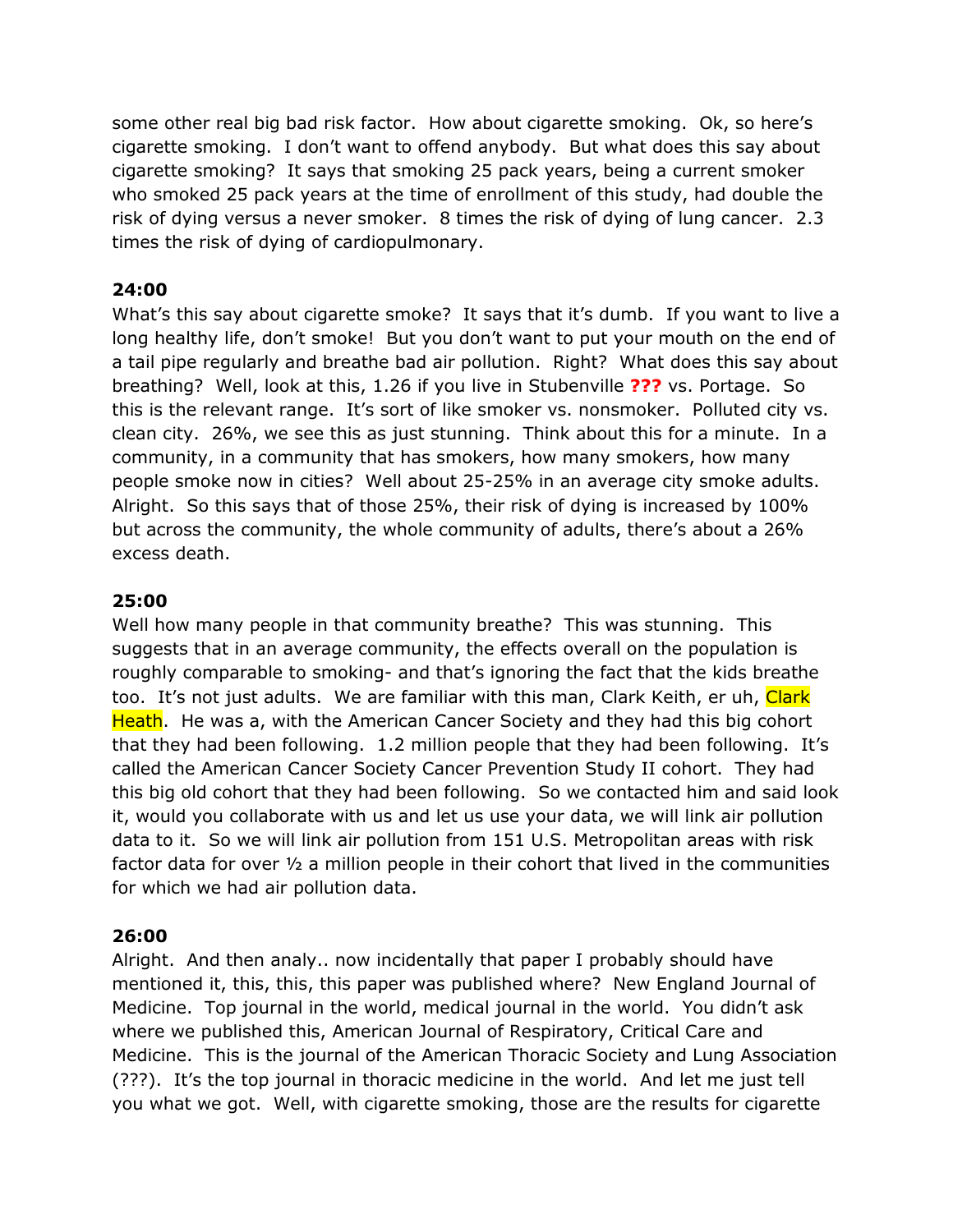smoking. They look about the same. Cigarette smoking still not very smart, right? What about air pollution? Wow. Not quite as big as we saw in the 6 cities study but it's still there.

### **27:00**

What this means very, very succinctly is, that your risk of dying of all causes goes up by 17% if you live in a polluted city versus a clean city. Your risk of dying of cardio pulmonary, respirator and cardio vascular death, goes up by 31%. Crazy. Now, when we publish these papers, this was back in 1993 and 1995 when we published these, we thought well, this would help reduce some of the controversy over the health effects of air pollution, this is pretty clear, very clean studies. It didn't. The controversy seemed to reach the scene **???** shortly after this. Um, after these 2 papers came out.

### **28:00**

Uh, the journal Science had an article come out, "Showdown Over Clean Air Science." Industry and environmental researchers are squaring off over studies, these studies were primarily the Utah Valley studies and these 2 studies I just showed you, the ACS and 6 cities studies, linking air pollution and illness in what some are calling the biggest environmental fight of the decade. Now in fact, the science was not fought over as much as what? Who actually pays the cost of air pollution. Now, for example, Business Week ran a big article called "Tiny Particles, Big Dilemma." And what did they emphasize? They emphasized uncertainties in regards to the science in terms of the health effects. And the enormity, and they are big, the enormity of the costs associated with controlling the air pollution. Um, and in fact, the estimated annual cost of pollution control may be as high as 10 billion dollars per year.

#### **29:00**

But of course on the other hand, consumer groups and environmental groups are, are arguing that what we really be understanding is, is that the costs of air pollution are being born by society, i.e. all of us that breathe and that these costs can be very, very large. And um, and in fact the estimate, the annual benefits of pollution control have been estimated at greater than 100 million. That's a fairly conservative estimate. In the United States, it's probably around 3-500 million dollars. Alright. Now it turned out that in the early 2000's, the controversy of, the of, of, of, of, of, the air pollution science dampened quite a bit. In fact the Harvard 6 Cities and the ACS study were being called secret science, junk science. I mean remember they were published in the top peer reviewed medical journals. There's nothing else you can do as a researcher.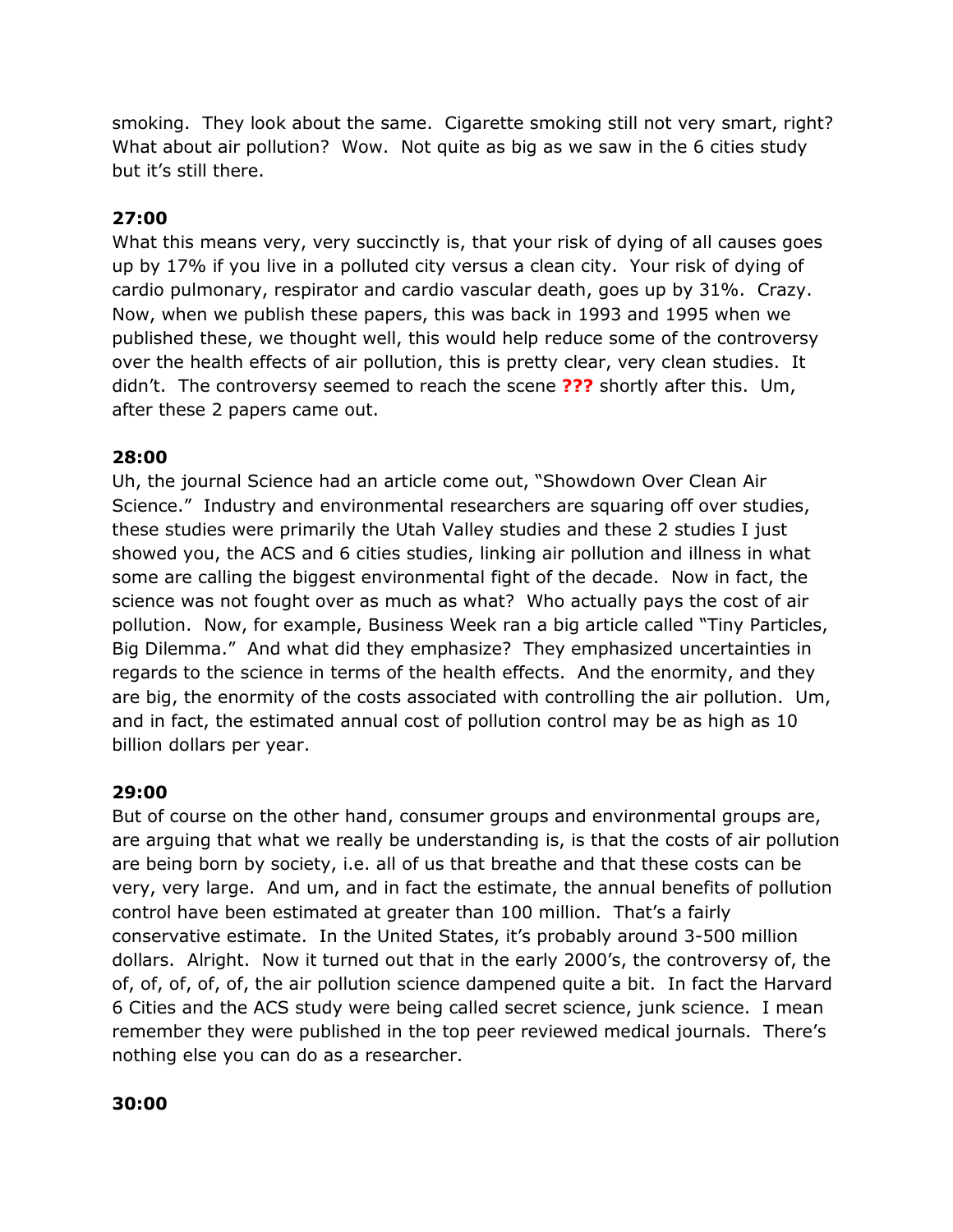How could it be secret? We just published it. But they were being highly criticized. We ended up, we ended up turning over our raw data files, now, now it's a little bit tricky to do this. You can't turn over data from these cohorts because you actually sign… before you can do a study like this, you have to have what's called IRB approval. Institutional Review Board for Human Subjects. They will always require that you have a consent form and the consent form will always have a confidentiality agreement in it. So we have confidentiality agreements with everybody that participates in this, as well as the states that give us their death records. So um, we can't turn this over to anybody so we ended up setting up a situation where we could turn the analytic files so that they could be audited by an independent group. And that lasted for several years.

# **31:00**

But in the year 2000, an extensive reanalysis of the Harvard 6 Cities study and the American Cancer Society Study, a, a, a, a complete reanalysis of that was conducted and reported by the **Health Effects Institute** in the year 2000. In essence they got the same answers we got and actually, they found that the results were more robust than I would have ever dreamed of. Remarkable set of results. In addition, in the year 2001, the U.S. Supreme Court actually ruled unanimously in favor. Basically there were lawsuits that were brought up over the standards that were based on these studies. And the lawsuits argued 3 things. One, that the science was junk. Couldn't be relied on. Number two, that in order to set the standards, there should be, the cost associated with clean up ought to be considered. And three, that the EPA overstepped its, its, its legal bounds.

# **32:00**

That actually Congress had to set these standards, not bureaucrats. Alright. Well, it went to district court, the district court… U.S… federal court I should say not district, federal court, uh, District of Columbia if I remember right, they argued, no the science is great. They said, no, the clean air act requires that you look at costs, aft… you set the standards and then you look at costs in terms of how you implement them. And the  $3^{rd}$  issue they said, uh, there is a problem. Maybe you've overstepped your bounds. So the standards were knocked down. It was appealed to the U.S. Supreme Court. The Supreme Court ruled on all 3; science was good; (…. My fingers here. Laughter. You know where we are going right. Laughter.) Uh, they ruled in our favor, that helped a lot. And then, the  $3<sup>rd</sup>$  thing that happened is, we went back there and we said now (???), after all of this controversy, and over the years, there were 8 more years of follow up with the American Cancer Society Study.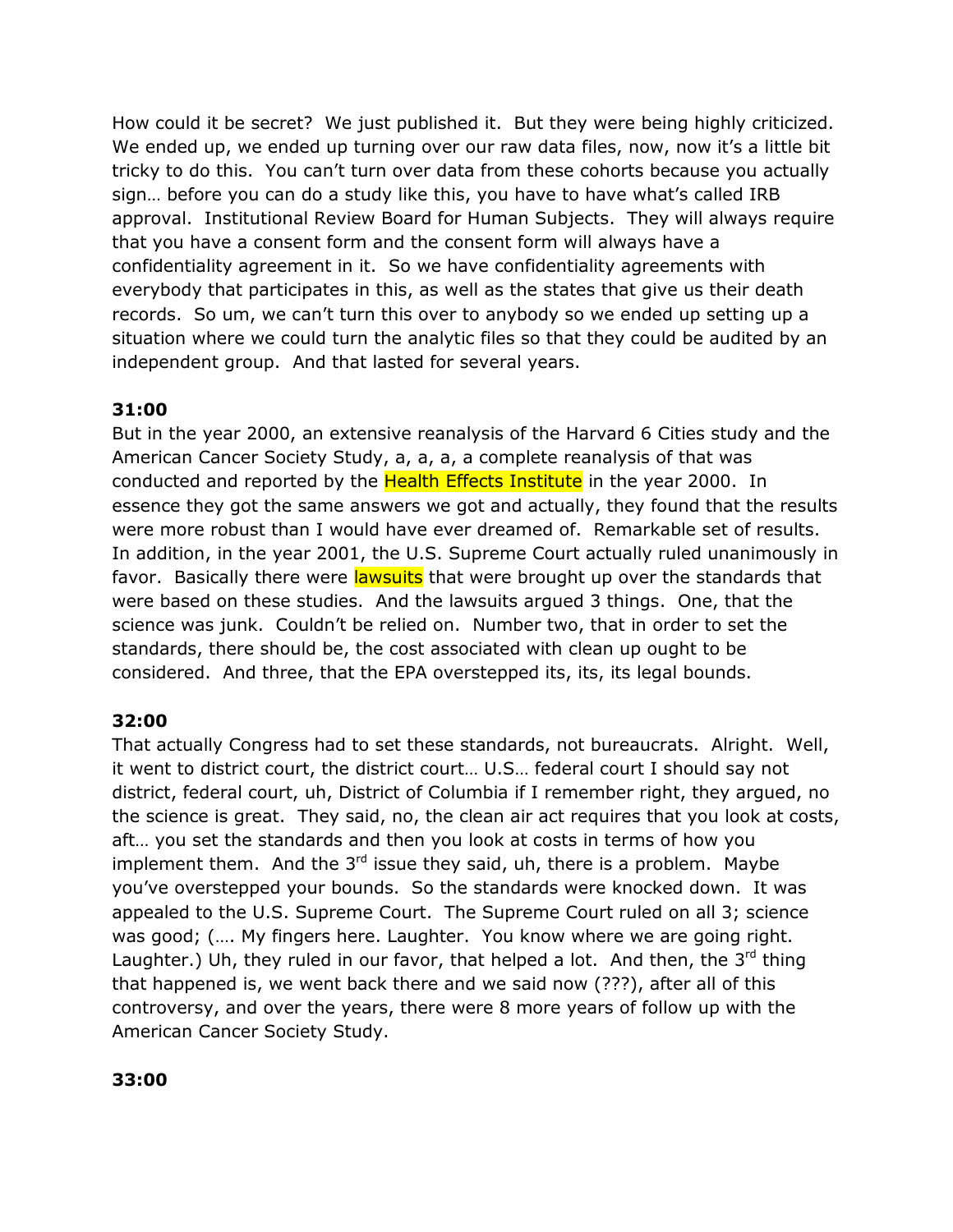So we took advantage of that 8 years of follow up and I was collaborating with a group from the University of Ottawa, the American Cancer Society, New York University School of Medicine and we published in the journal of the American Medical Association, the largest and most robust study of lung cancer, cardio pulmonary mortality and long term exposure of fine particulate air pollution. The bottom line is this, air pollution goes up, the risk of mortality goes up. Now here's the dirty little secret, there is no safe threshold. Look at that. It goes up in a near linear fashion. It's all due to cardio pulmonary. What do I mean by cardio pulmonary again?

### **34:00**

Respirator and cardio vascular disease. It's all due to cardio pulmonary and some lung cancer. Again, what's the dirty little secret? There is no safe threshold. I don't know where you are at in this valley right now. Apparently, there's no decent monitoring so it hard to know, but you're pretty clean. You know, you are way down here somewhere. But if you get dirtier, what will happen? This evidence suggests that your risk of mortality will go up. Now, how much I don't know. It depends on how much dirtier it gets. But again, there is no safe threshold. We know that. Now, are there standards? The EPA has a standard. The EPA standard for long term exposure is 15 micro grams per cubic meter. Draw a line up through there and what do you see? There's no **???**. If there was a threshold this would be flat then would go up at 15.

#### **35:00**

It just simply doesn't, ok. Well… Again, most relevant. What do I know about sever**???** county **???** ? Not very much. What do I know if… I do know that you have pretty clean air right now, don't you? What do I know if your air pollution gets worse? Its likely to increase your risk of cardio pulmonary disease of death. Ok. How much? I don't have the information to answer that question. All right, let's move on just a little bit farther. Let's go to L.A. really quick. (Laughter) Ha ha, you don't want to do that. If we go to L.A. it's really bad. Look here at San Bernardino and Riverside. We did another study using that ACS cohort, but we just took the people that lived in L.A. and we did GIS coding based on their residence and then put them how bad the air pollution was and

# **36:00**

the bottom line is, it seems like we underestimated the effects of air pollution in the previous study. If you have better information on exactly where they live, that is more special resolution with regards to your addresses, you can do a better job of analyzing these data and you see… by the way, just this month, New England Journal of Medicine, Miller et al., just this month, post menopausal women, this was the women's health study. Now they did this study, primarily not to look at air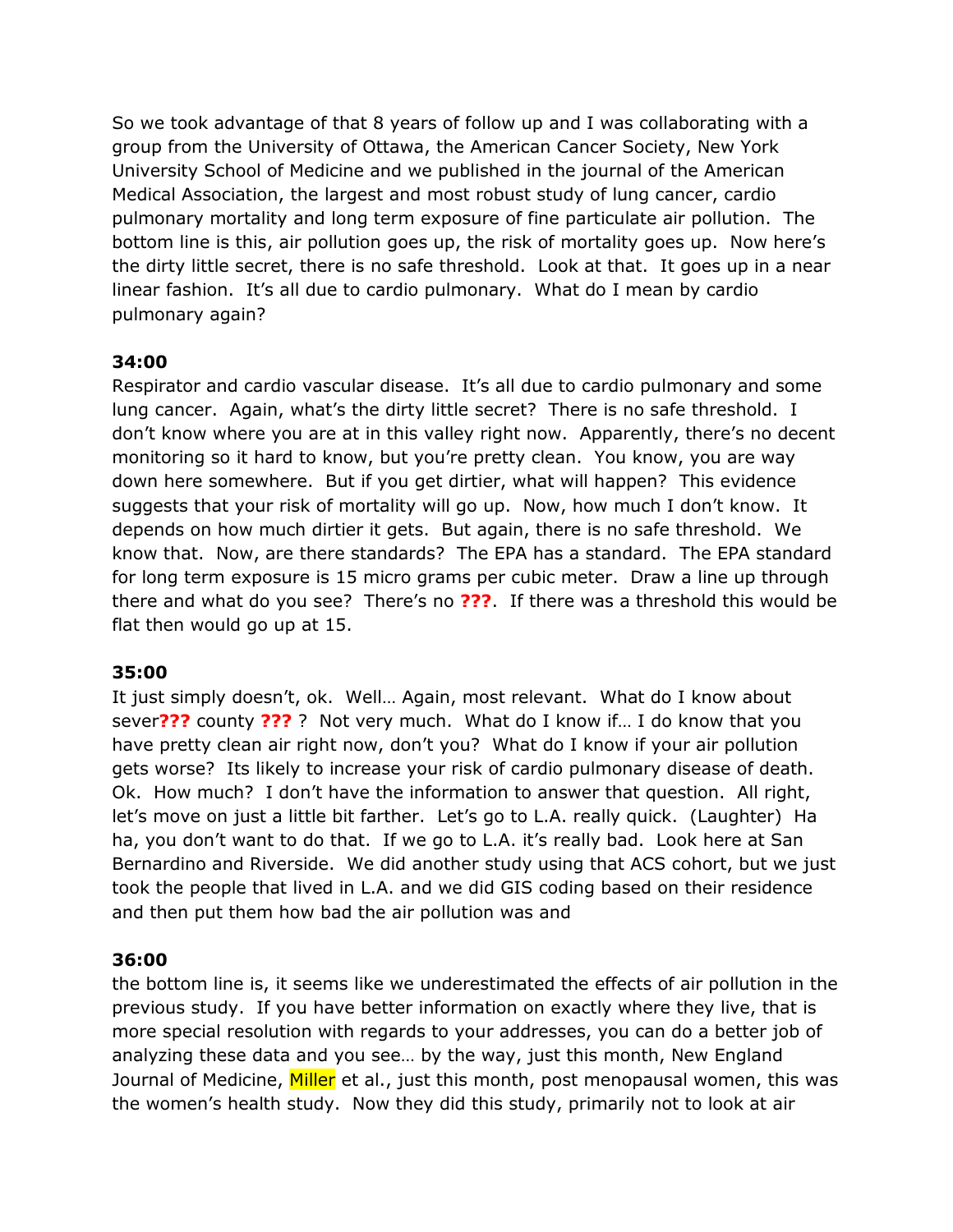pollution, but to look at hormone replacement therapy and things. But the women were there that then followed up, uh, they knew where they lived. They linked them together and said let's see if we can get the same results as the 6 Cities or ACS study. And you know what? They didn't. The effects were way bigger than what we estimated in the ACS study.

Audience Member Question: Is there any study on children… the birth age?

# **37:00**

Yeah, there's studies on children. Children are har… I've done a lot of study on childrens but they are day to day studies, they are not long term studies. And uh, and you clearly see effects in children. Those are the  $1<sup>st</sup>$  studies I did. There's a study by **Traci Woodruff** and others that nooks specifically at post-neonatal infant mortality- so, looking at infant mortality. They see an effect very similar to what I showed you at the ACS study. Not quite as big as what we see with the women's health initiative. These studies not only found that air pollution was causing health effects, respiratory health effects, but they showed that there are effects associated with our heart. And I won't go into all of the details but I'm going to do a little bit if that's ok. With regards to heart, it turns out that you know, for example I published a paper in the journal of circulation, this is the Journal of the American Heart Association, and the associated press ran this, this, this, uh, this, this news release-

# **38:00**

"Air Pollution in US Cities Causes Twice as Many Deaths from Heart Disease as it does from Lung Cancer and other Respiratory Ailments." Can this really be true? Is it biologically plausible? If so… now by the way, what am I doing now? I'm shifting gears a little bit. The evidence, the epidemiologic evidence, the observational evidence is so compelling now, I'm no longer going to argue that we need to study to see if air pollution hurts our health. It does! Now we are changing, we want to know why. How can breathing particles actually increase your risk of dying of heart disease. We found effects of fine particulate pollution on the lungs. We see pulmonary inflammation, reduced lung function, increased respiratory symptoms, accelerated progression, uh and exacerbation of chronic obstructive pulmonary disease. This makes sense! The lungs are the target organ of air pollution, right? This is biologically plausible.

# **39:00**

But, just recently, there's this great study from California, you asked about children, this is just as spooky as I'll get at. I don't know that you want to hear it.

Audience Members: Yeah, we do. We do. Absolutely.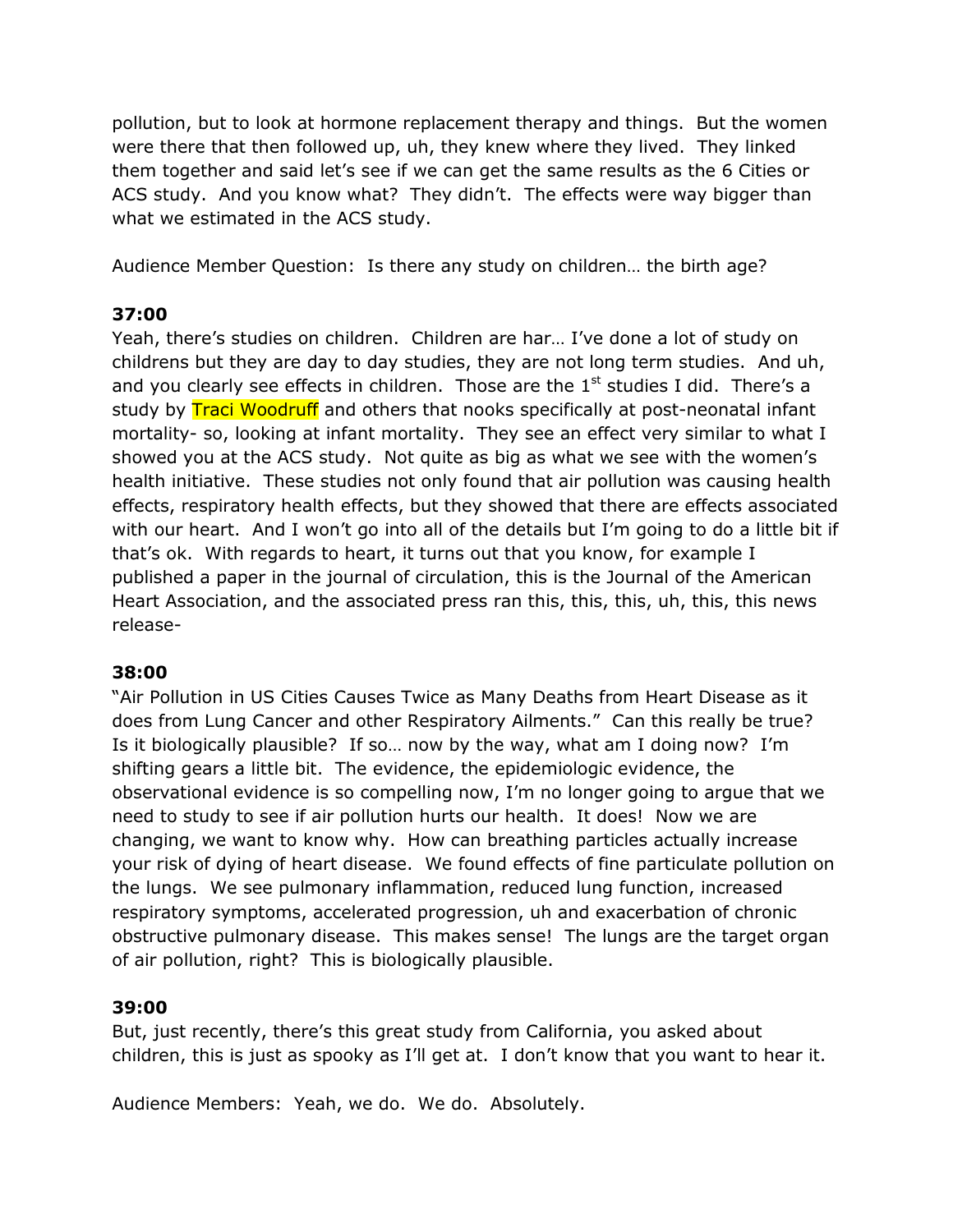They, they are in California, that 12 cities in California with different levels of air pollution. They enrolled a whole bunch of children. Thousands of children at about 10 years of age. And then they followed them prospectively, 10 to 18, and every year they measured their lung function. Now that's the most important time for lung function growth. And what they wanted to do is see, do children living in more polluted cities have deficits in lung function growth. And what did they find? Yeah, they did. They did. This was actually published in the jour, the New England Journal of Medicine in 2004. These are the 12 cities. This is FED1. That's forced expiratory volume in one second, one of the most important measures of lung function.

### **40:00**

This is the percent of the children that had less than 80% of predicted FED1. And what you can… and this is PM10, er, PM2.5 pollution. Look at that; you live in a more polluted city more of the kids have deficits in lung function. Yeah?

Audience Member Question: Excuse me ??? May I ask a question?

You may.

Audience Member Question: Now what you are saying with this is that, the children in these most polluted cities, is it the full capacity of the air sacs, I mean compared to the children in the cleaner cities, the lungs don't maybe get their full growth?

The lungs are not developing as much as they would if they were living in clean cities. Doesn't that tick you off? Yeah, it does. I am not going to go beyond what the study says I'm going to be speculating at that point, but I do know, I do know this Gauderman and John Peters, I do know the principal people here. And I know, I know this man, David Bates. He's one of the premier pulmonologists in the world. He actually died just a couple of months ago and I was asked to go up and speak at his funeral.

# **41:00**

I got to give a good Mormon talk at a, at a scientific funeral, right? Laughter. Ok, I don't, I don't know. A lot of fun. Actually here, this is the James Gauderman and John Peters, interestingly enough, there were 2 speakers at his funeral, John Peters was the other one. Um, now I'm not involved with this study, but it says, these are some good men. And there's some women involved too. These are good people doing these studies. Now the reason… another interesting things is, just last month, just last month in the Journal Lancet, now Journal Lancet is the top medical journal in Europe. The 3 best journals in the world in medicine are New England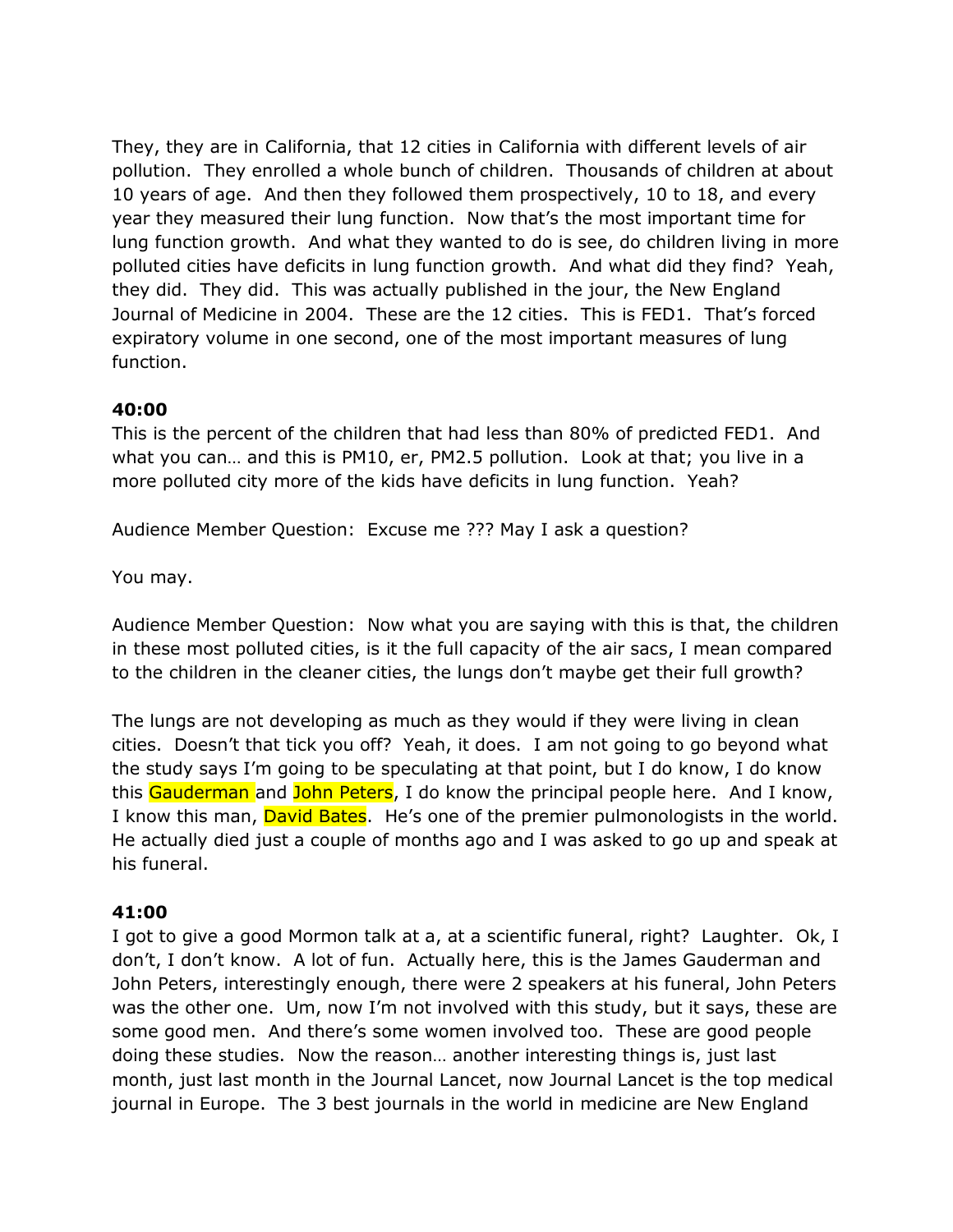Journal of Medicine, Amer… Journal of the American Medical Association and the Lancet. This was crazy, they took another slice of these data and rather than look across communities with pollution they said let's look at how closely they live to highly, to very busy roadways.

### **42:00**

And the bottom line was, is the closer you live to a road, the less your lung development is as a child. Ok, you don't want me to tell you anymore, so I am going to move on. We've also found that PM affects blood markers of systemic inflammation and oxidates stress **???**. Things like, syratic protein **???**, pro inflammatory mediators, etc. Now this is a little bit more of a stretch, but if your lungs are inflamed, if you get pulmonary inflammation of the lungs, it's not too big a stretch to think that you would get systemic inflammation. Here's a crazy one though. By accident, I was looking at a whole different other hypothesis. But by accident we saw that there was changes in cardiac rhythm associated with, with air pollution. So I stated doing more work, started doing what's called cardiac autonomic function measures.

### **43:00**

Basically this involves multiple 24 hour ECG monitoring for people and then analyzing the ECG tracings for literally millions of heartbeats. What did we find? Air pollution effects cardiac autonomic function and cardiac rhythm. Uh oh, this is even more annoying. If you get inflammation, effe… you can get effects on the blood vessels. And if you get effects on blood vessels, you get effects on heart and brain. You get ischemic heart disease, things like MI's or Myocardial Infarction, or heart attacks if you will. And you get increased cerebral vascular ischemia, which will include these ischemic strokes. Now, this is what I have been most interested in, in my research over the last few years. And so, I, I, Dockery and I published just last year this big review of the literature in trying to come up with the pathophysiologic pathways.

#### **44:00**

Now I know this is too complex to discuss, but what it says is, that breathing air pollution doesn't just influence your lungs, it influences your whole body including blood, brain, vascular… vascular and your heart. Now just for fun though, let's talk about air pollution and atherosclerosis, you want to? Just for a minute? Because atherosclerosis kills more of us than any other thing, doesn't it? About 35, 40% of us really die of atherosclerosis is the U.S. atherosclerosis is what causes most of these strokes, it's what causes most of the heart attacks. Many of our heart failure deaths are really due to initial ischemic heart disease, heart attacks, that damaged your lung, I mean your heart, and then you die later of heart failure. So a lot of our deaths, the underlying pathophysiology is atherosclerosis.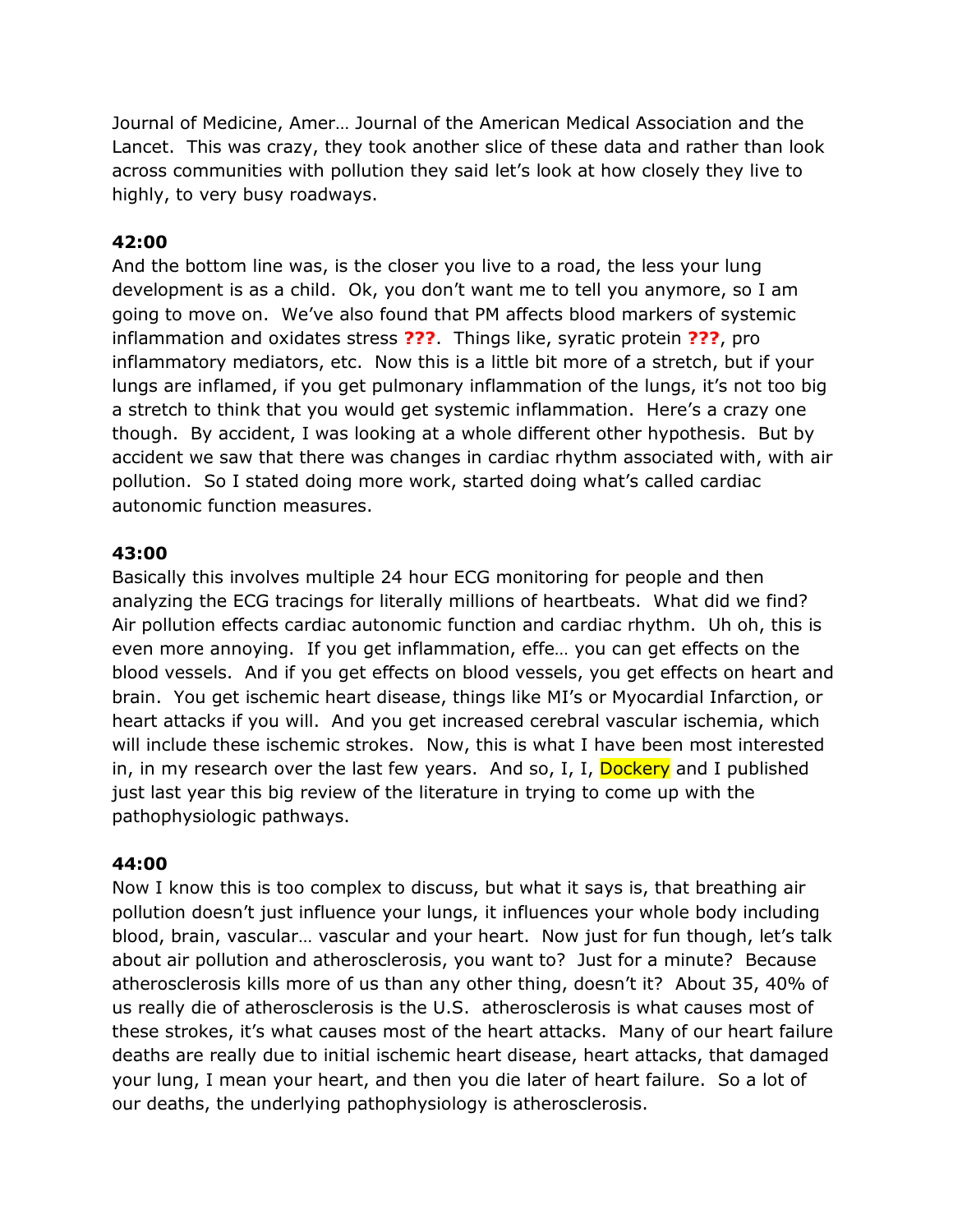#### **45:00**

Now atherosclerosis is really a progressive disease of buildup of fatty plaques in the artery walls and these plaques are incased in a fibrous cap and sometimes those rupture and when those rupture you'll get clotting and sometimes… and that clotting is what will precipitate the heart attack or the stroke. You with me? Now, what does this have to do with air pollution? Well, it turns out that we've already learned that fine particulate exposure is a… results in pulmonary and systemic inflammation. We also know that blood lipids, cholesterol, really influence atherosclerosis. But not just cholesterol, inflammation influence… a combination of high inflammation and high blood lipids is deadly. That's why a lot of us take Statins. When you take a Statin you are taking not only something that lowers your cholesterol, but lowers inflammation- they're effective anti-inflammatories. Ok?

### **46:00**

Bottom line is, is fine particulate exposure results in systemic inflammatory response, which increases the progression and destabilization of these atherosclerotic plaques. Ok now, is there any evidence of this really happening? The answer is yes. There is a series of studies done by **Stephan van Feden**, James Hogg and others that found in rabbits, these are genetically altered rabbits that are prone to develop atherosclerosis. And then they experimentally exposed them to fine particulate exposure and found clear evidence of accelerated progression of atherosclerosis plaques with greater vulnerability to plaque rupture. Another stud just last year, in 2005, by Son et al. This came out of a group at, uh, New York University Medical School. They took a bunch of rats. These were hyperlipidemic rats. These are rats that naturally get a lot of atherosclerosis. Ok?

# **47:00**

And they took the rats and they split… I said rats. I don't mean rats. They're mice, ok? They're mice. Doesn't make much difference but… yeah, rodents. [Laughter] Hyperlipidemic rodents. Wouldn't you want to be one of those? They took  $1/2$  of them and they fed them a normal chow diet. They took the other ½ and fed them a high fat chow diet. And then of both groups, ½ of them got filtered clean air and ½ got about 100 micrograms per cubic meter of PM2.5, 8 hours a day, 5 days a week for 6 months. Now 100 sounds kind of high and its high for here. But its environmentally relevant, it was 100 in, uh, it was 100 in Provo and Orem (???) a few weeks ago. So these are environmentally relevant. This isn't cramming particles down their throat. This is normal particles [**inaudible**] 8 hours a day.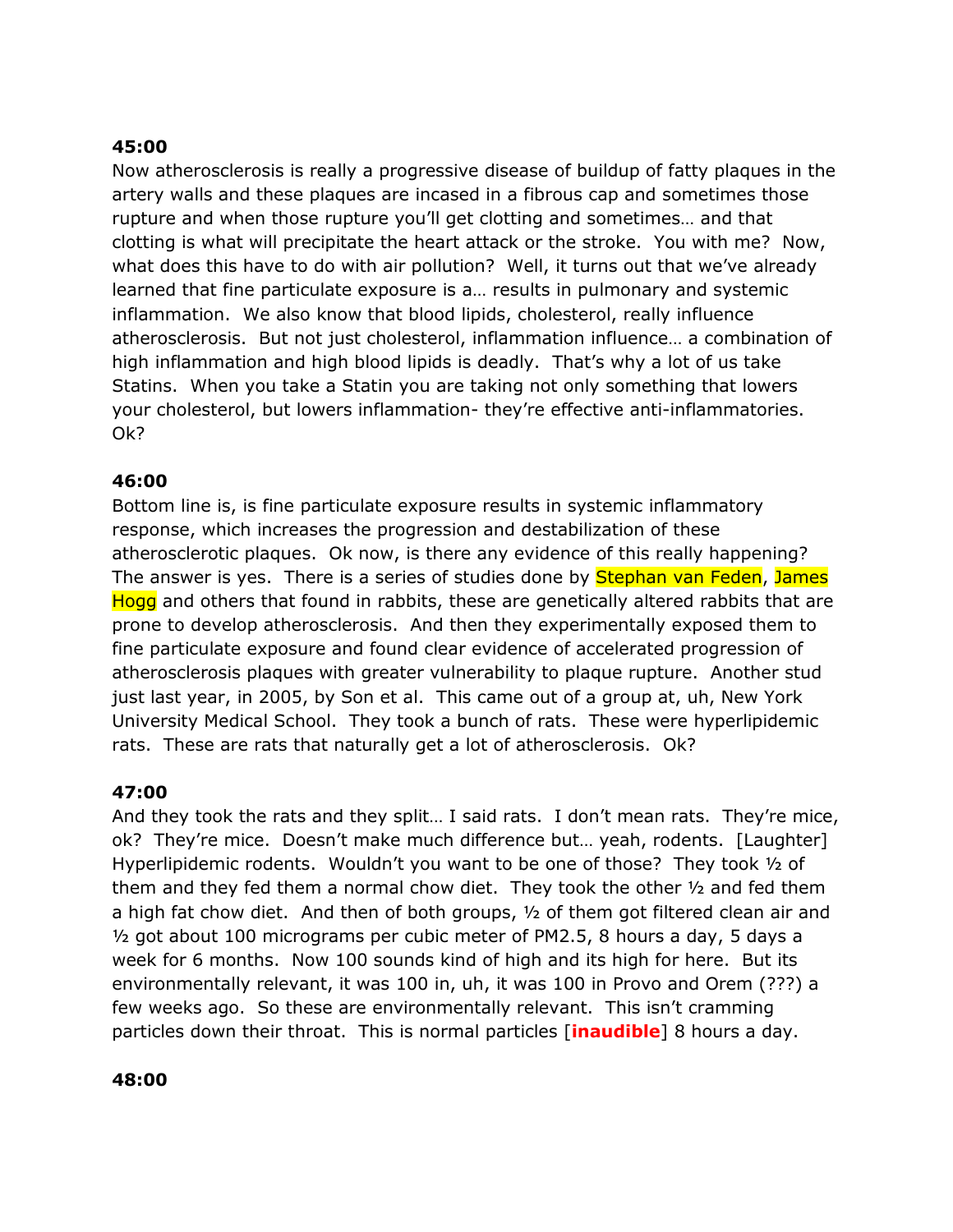Look at this, these are cross sections of the aortic heart. Look at these atherosclerotic lesions. Well, you can see, huh, high fat chow is not as good as normal chow, right? But you can also see, polluted air is not as good as clean air. It's that simple. Now, we can't do these kind of studies on humans. We can't sacrifice them to look at their arteries, right? But humans expose themselves to high fat chow diets and fine particulate pollution by polluting the air they breathe. And so, we can do some natural studies, observational studies- let me just show you a couple. This is **Paulo Saldiva**. He's a pathologist at University de Sao Paulo. I've worked with him over the years. He actually had access to tissue samples from autopsies of people that died of violent causes, primarily auto accidents in the Sao Paulo Brazil region. Ok?

### **49:00**

We could go back and trace, find out where they lived, how much air pollution they were exposed to and we could even look at their lungs look at a score called anthracosis- this is how many black carbon particles are in lungs. Bottom line, more pollution, more inflammation. Another example. This is another pathologist. John Godleski at Harvard. He and I and some other colleagues went back and took the American Cancer Society data and took the cause of death off the death certificates and tried to look at the patterns of mortality and air pollution to see which pathophysiologic pathways they fit. And they fit the pathway of, you breathe air pollution you get pulmonary inflammation, you get systemic inflammation, you get accelerated atherosclerosis and you die of ischemic heart diseases. Look at this woman, great woman. She was the  $1^{st}$  full professor of medicine in the country of Switzerland.

# **50:00**

Great lady. Ursula Ackermann-Liebrich. And you know Kunzli. I used to teach with them at the University of Bozen, Switzerland in the summers. I did some studies looking at air pollution and mortality in 3 Swiss cities. This, this nino **???**, he went to, he ended up going to University of Southern California, the Keck School of Medicine. He's a pulmonologist. But he got some data in California where you do ultrasound measures to look at athero… subclinical measures of atherosclerosis. It just simply looked at them over different quartiles of PM2.5 exposures in California. What does he see? Well, he's not sacrificing humans and looking at their arteries, but he is doing the next best thing, doing ultrasounds. And wow. Ok, I'm almost done. Jeffery Anderson, he's a cardiologist. He and his, eh, I, I mean, I, he's a group that works up at LDS Hospital. And they, they actually treat, this is a real doctor, he treats patients and everything, ok.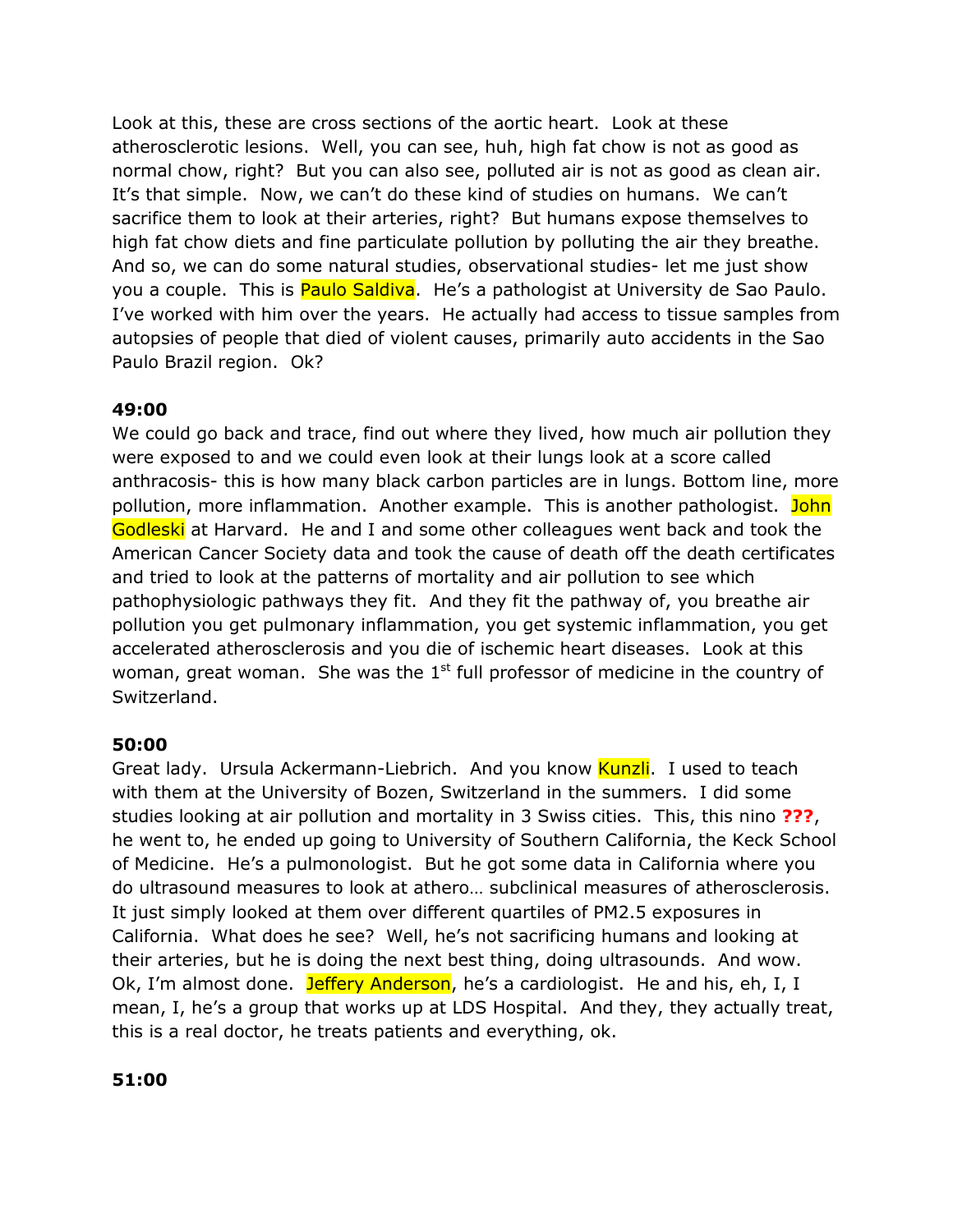He has this, he has this, um, this, this registry of patients that they've been treating and I can go back and I got with him and his group and could link air pollution data with the times when they're getting their ischemic heart disease events, primarily, um, heart attacks and unstable angina. And what did we find? We do this, this fancy analysis I was all excited to do. They had, you know, 13 thousand almost well defined followed up cardiac patients who lived on Utah's west edge front. What did we find? 1 or 2 days of exposure to air pollution increased their risk of having one of these ischemic events. What was even more interesting is, is that we have angiography so you can take these angiograms of the hearts, maybe some of you have had one, ok, and you can actually look at the arteries in the heart and you can look and see if one of them are occluded or have one of these atherosclerotic lesions in them.

# **52:00**

And what we found is, is that these effects were much bigger in individuals that had at least one coronary artery with an atherosclerotic lesion in it. Ie: air pollution seems to increase the risk of rupturing of these, of these lesions. What could cause that? We know. Ok, right now, this study is not done. That's my wife right there, by the way. Lovely lady, isn't she? That's a research participant. We are now trying to look at vascular responses to air pollution using this brand new equipment we just were able to get from Israel, where we hook them up and we can look at vascular responses to a challenge, occluding one of the arms, and see if that changes when they are exposed to air pollution versus when they are not. It should. If this is true, if what I've shown you already is true, this is probably what will happen. Do I know the answers yet? Uh uh, no, we're not done. Day after tomorrow doing another set of… ok now, I don't want to present this information as an alarmist.

# **53:00**

This is not chicken little, the sky is falling bad news. May it is a little for you. For us in the waschetch **???** front, it's a little bit good news because why? Cuz we are cleaning up our pollution somewhat. What does this tell us? This tells us that our efforts to clean up pollution have real significant impacts on improving out health. What's the bad news? If the inverse is true, well you know what it is I don't need to tell you… and there's plenty of evidence that suggests that if you clean up your air pollution it helps. For example, the 6 cities study that I showed you before, that I did back in 93. Well there's been another 8 years of follow up and what's amazing is, is in many of those cities… all of the cities in fact, of the 6 cities study, have cleaned up since then. Especially the most polluted city, Stubenville. Look at that. It went from that much pollution to that much pollution and look what happened to the risk of dying. It went down!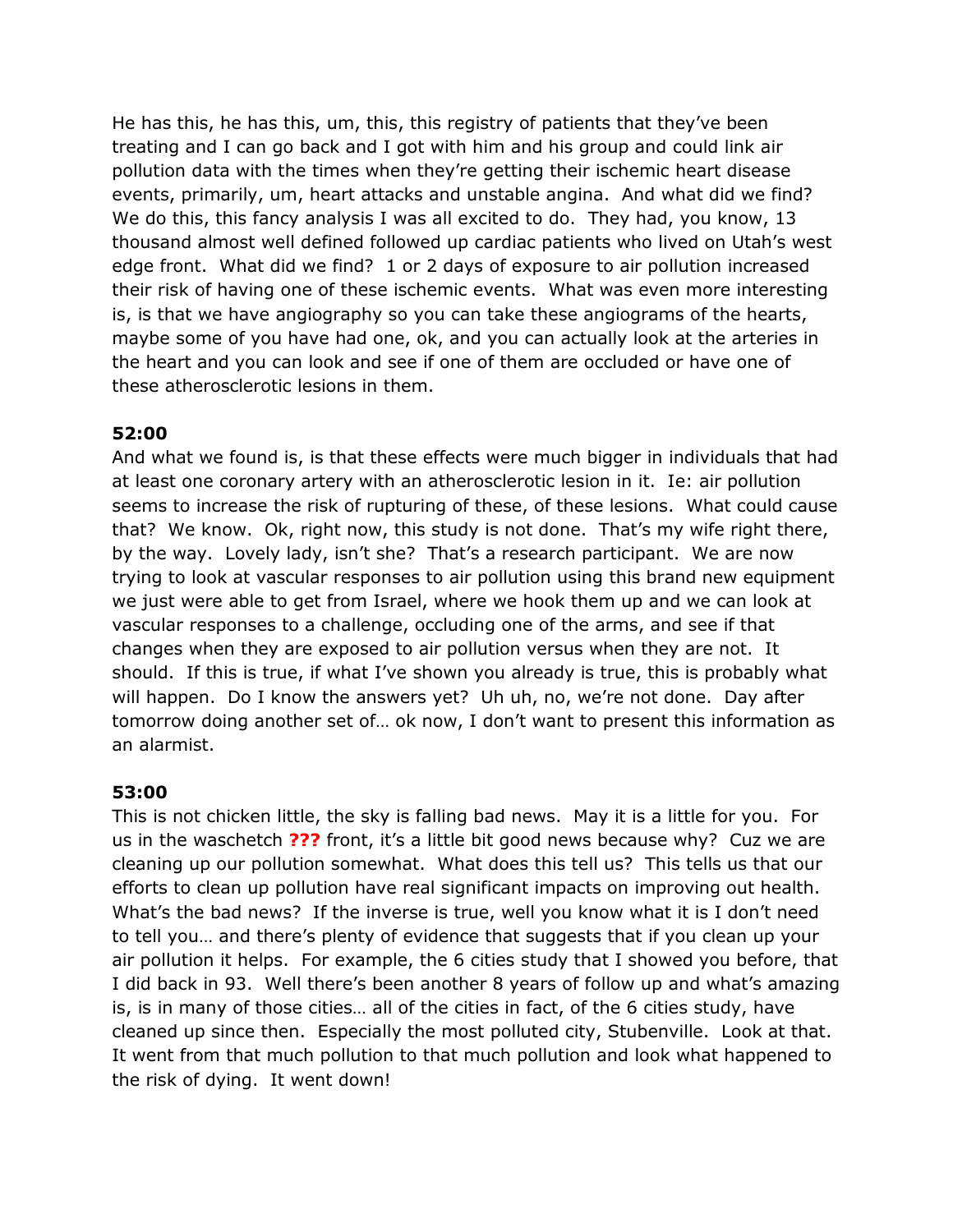#### **54:00**

But even in the more moderately polluted cities, the air pollution went down and their risk of dying went down. And even in our cleanest cities, these are cities now roughly about where you're at. Even in the cleanest cities, look what happened. Air pollution went down risk of dying went down. Now, Severe county **???**. This is the best one I got for you. Just turn the arrow the other direction. That's probably what will happen, you know, something like that. Just turn the arrow the other direction. Aye, you're not going to be Stubenville. Thank heavens. Ok, its not going to be that bad. Probably won't be as bad as St. Louis or Kingston, but its going to be something like this, isn't it? I don't know how bad it will be, but that's, that's the best evidence we got. Here's a fun study. There's a copper smelter strike back in the 1960's and 70's. back then, copper smelters were omitting a lot of s02.

### **55:00**

What does a stil… what does a… a… a cold fire power plant emit? A lot of s02. Now, the strike happened and a dramatic 60% reduction in sulfate particles, particles that come primarily from emitting s02 and then it forming sulfate particles. 60% reduction in sulfate particles over about an 8 ½ month time. So we went back and collected all the mortality data you could collect, analyzed the data as sophisticated as you can, I won't go into the details there, and what did we find? That during that strike, mortality was 2 to 4 percent lower, after controlling for everything else. Now I know that's not like dead bodies everywhere. but 2 to 4 percent, that's good news if you can clean it up.

Audience Member Comment: Particularly if you were one of the 2%.

Yup! And I would suppose we are talking about that range something here. Ya know, I don't know. I can't, I don't know. But you know, this sort of…. And I throw that in there just for that.

#### **56:00**

Ok now, while I say that I am not an alarmist, I'm not a polyanna **???** either. Air pollution really does have health effects. This is, this is uh, uh, a street in Beijing. Remember that study. Kids live closer to cities… (**garbled**) closer to air… you live there, you commute in that, if you're a kid your organs aren't going to develop as well. It's that simple. We have serious challenges all over the world with our air pollution. I am proud of any group that will make an effort to follow the admonition of Brigham Young. And, and encourage you to be aware that there is value of having good, clean, pure air. The greatest sustainer of animal life. I think that will do it. Thanks.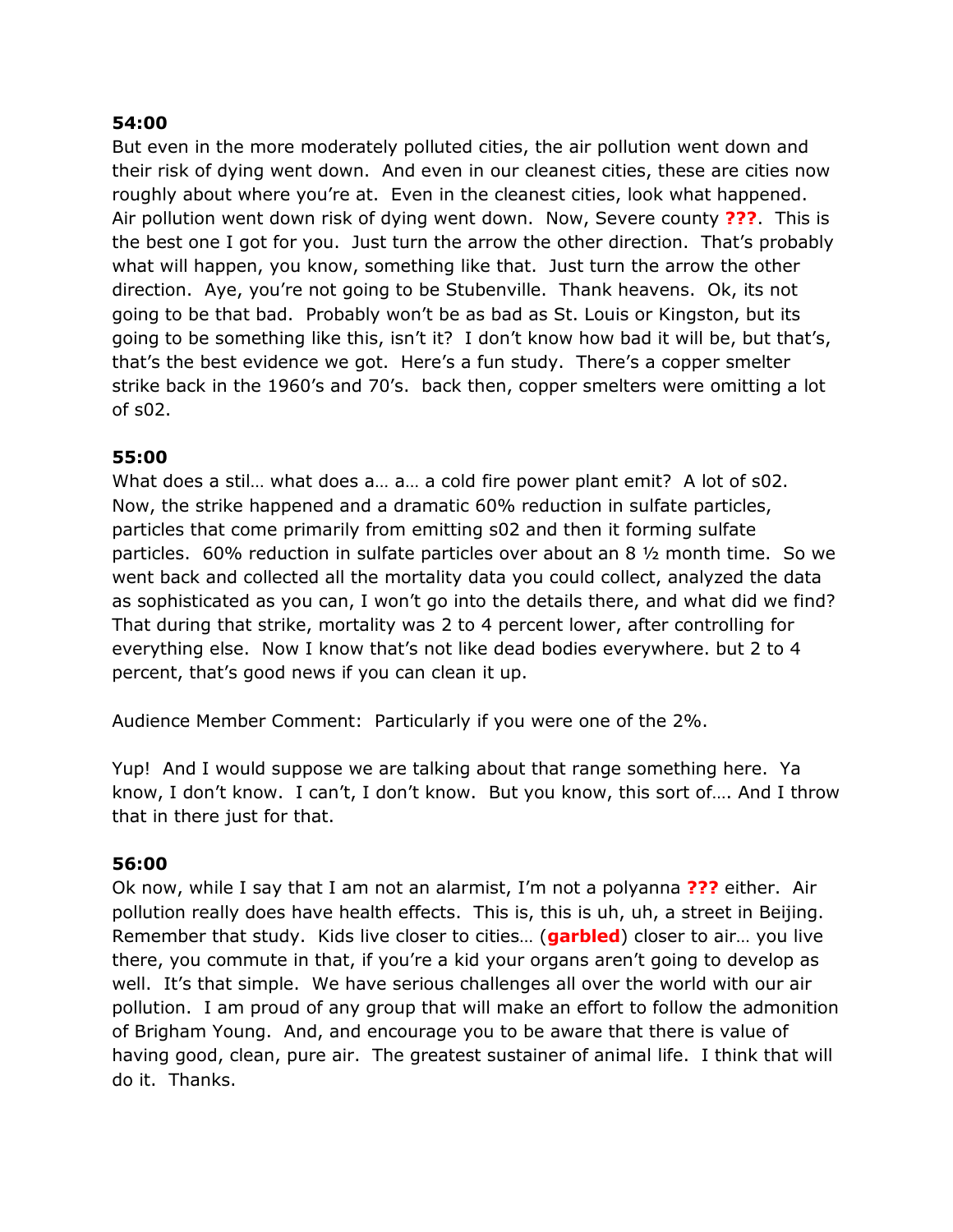#### **57:00**

Standing ovation.

Awww, sit down, sit down. If you do that, I'll take my tie off.

Audience member: Go ahead. But then you'll have to go through some more slides.

Nah, I'm done with slides. Any questions?

Audience Member Question: Could you revisit and sum up again the connection, uh, the comparison between cigarette smoking and living in a polluted area.

Cigarette smoking is worse. Breathing cigarette smoke is like going out… well what we know is this, is the main reason it's worse is because the amount of, of particles that you are feeding your lungs, is huge. But if you were to go, and you know, put your mouth over the end of a tail pipe and take long drafts of a diesel truck on a regular basis, I'm quite confident the effects would be that large.

#### **58:00**

It's just simply a matter of, of exposure. Does that make sense? The, the effects of air pollution in a dirty city appear to be roug… for cardio vascular disease, appear to be roughly the same as living with a smoker. So its roughly the same as breathing environmental tobacco smoke or passive cigarette smoke in a home where you have a spouse that smokes. And there's been a lot of studies like that and in fact, the increased risk is roughly the same. So, we gotta… we have to be honest about it. It's not, it's not nearly as big as smoking, but it's, it's as big as living with a spouse that smokes, something like that to help put it into context.

Audience Member Question: Is the dispersion on the smaller particles much harder **???** effective that a bigger particle.

Yes. Absolutely. In fact, that's one of the, one of the reasons, b... because they are so small and we measure their, we measure their size by aero dynamic diameter, meaning, really what that means is how quickly they settle out.

# **59:00**

And so basically, the smaller they are, the more, the longer they remain suspended in the air. And, and it turns out that coarse particles, particles greater than about 10 micrometers, they fall out, I mean big particles land on your head and kill you right, uh, you know, but particles that will be in the air, large particles, they can get as large as maybe 80 to 100 micrometers, but the real tiny ones, these that I was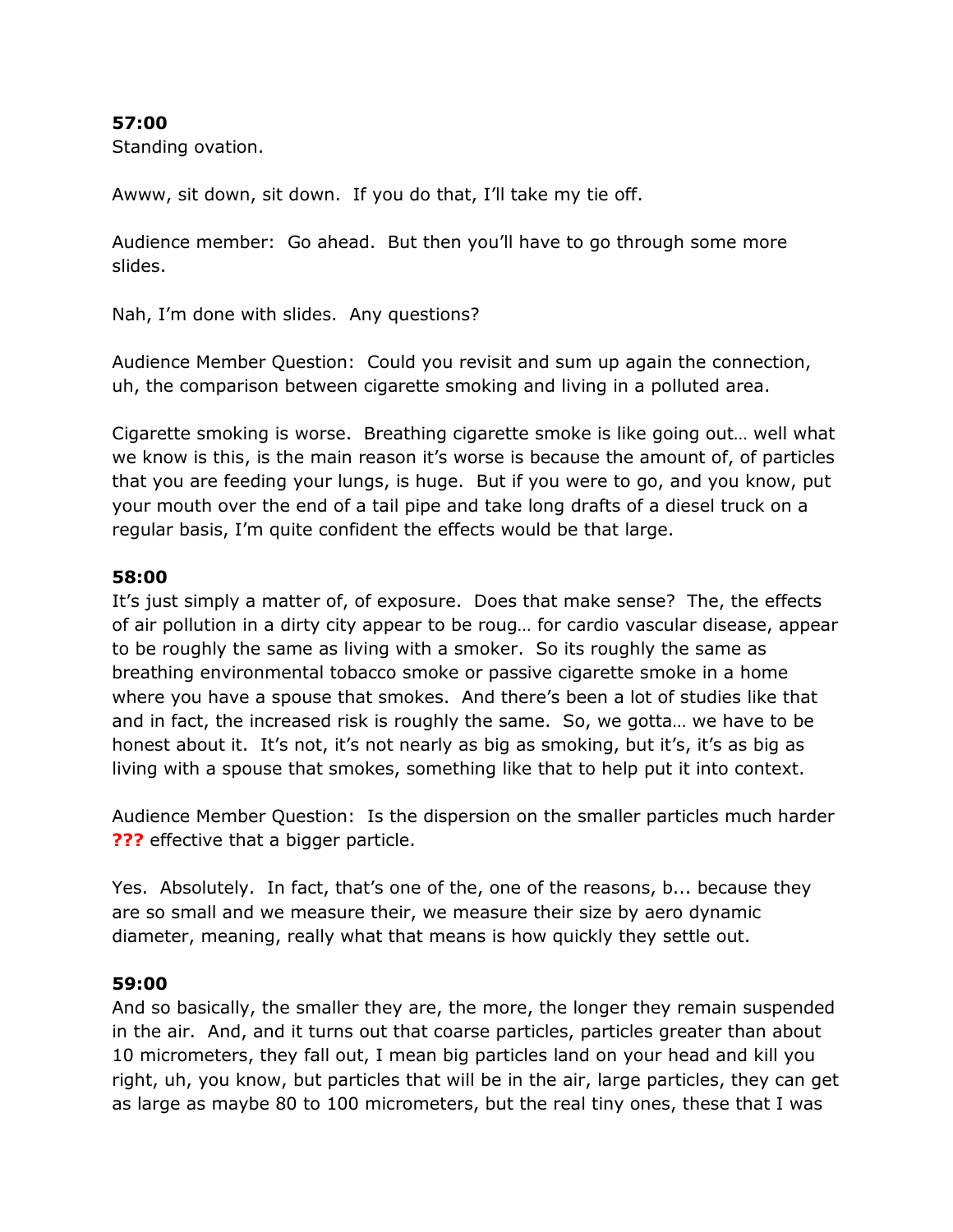showing you, they'll remain suspended in the air for a long time. You know, weeks or months even.

Audience Member Question: So that would include the whole valley. I think there's a lot of people who think if they live a couple of miles away, they won't suffer.

No, no the, the, the, the, the sad thing about any poll… first off, I don't want to say something I don't know anything about

# **1:00:00**

But you take an emitter, I don't know how much this mill will, er this uh, uh, uh, uh, this power plant will emit, but you take, you take emissions, you put them in a smoke stack and stick them up high and what you're doing is actually reducing the impact on those that are close and spreading the impact out over many, many more people. And um, and so, those, you know, yes, the whole valley will be effected. Not just the valley, the whole state.

Audience Member Question: The, some of the folks, uh, uh went back east to Cumbland **???**, Maryland to a un, cold fire plant that was used in the same circular air bed. You look at the statistics for that particular county that that's in. The mortality rate is the 1/3 highest in the state of Maryland.

Yeah, I mean I can't, I don't know the specifics, I've never even been there, but I do know, I mean one of the interesting things is, there's a study published in the Journal of Science in 1970 bu, um, Lave **???** and Seskin **???**.

# **1:01:00**

And what they showed was is that using 1960's, um, data for air pollution and census data for age, sex, race, this sort of thing, and then mortality data, they showed that, uh, fine particulate pollution goes up, mortality rates go up. We completely dismissed those studies. Hardly anybody believed them. They've been resurrected a bit after we've done the 6 cities and ACS studies because we're getting essentially the same result. But now in studies that are much better done, because we are following up cohorts, and now we can control for individual differences in age, sex, race, cigarette smoking, etc. So, if the data are consistent, the evidence that we have is consistent with the story your telling me… [video cut]

… And it's really nice to build them where the population isn't very big, fewer people exposed, not enough numbers to do good studies to be honest. Uh, if they build it here, I won't even bother coming down and counting the dead bodies.

# **1:02:00**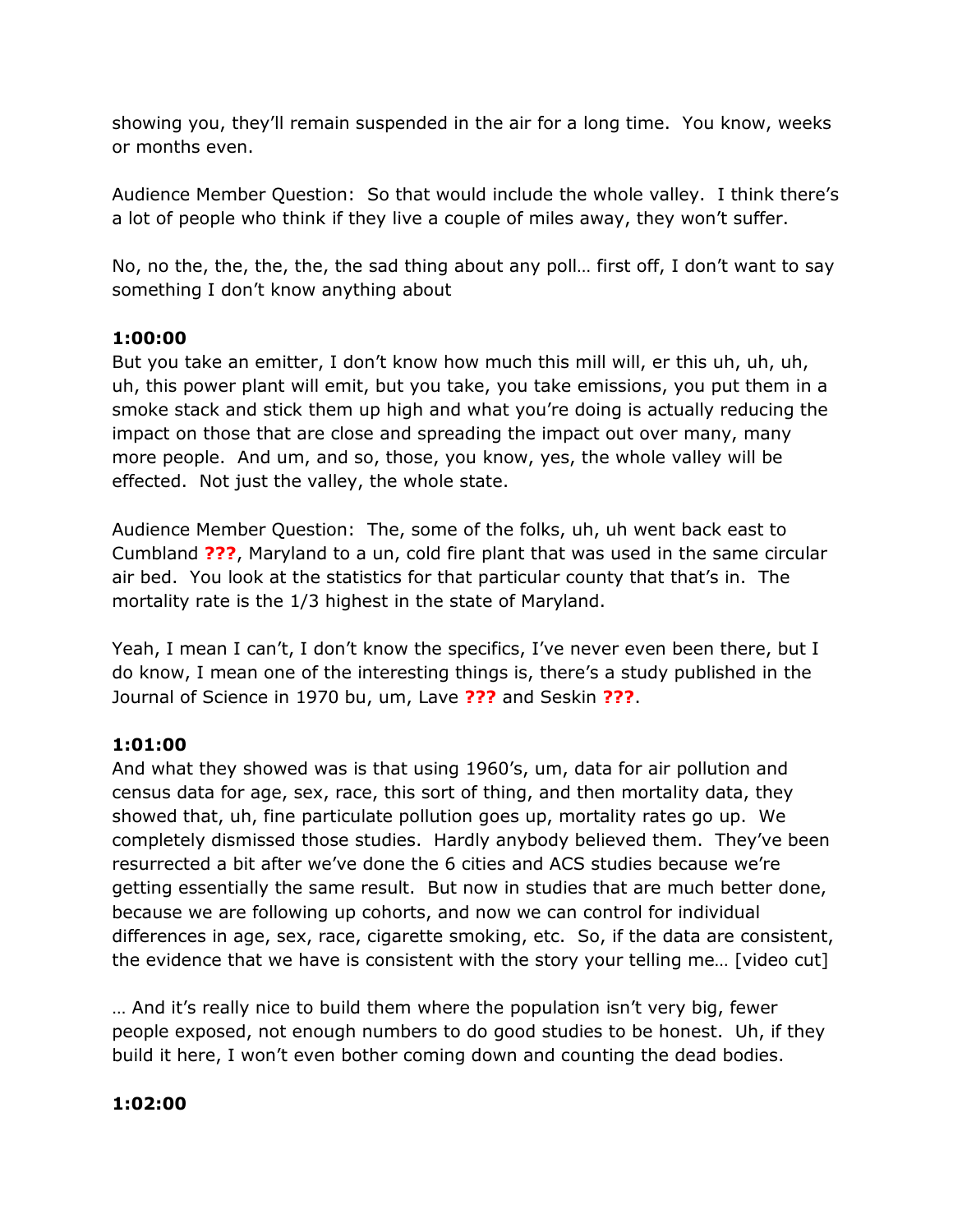And uh, there may be people in this community that they would rather have the pollution and the, what did you say, 70 jobs or whatever it is… [inaudible audience comment]… yeah, I mean I'm not, I'm not arguing… [garbled]… That's something I can't come into this valley and say. I can't show you what the studies are, but I just don't know. [video cut]

But I have always believed that you go by the signs. You don't, you don't exaggerate the effects, you don't underestimate the effects. You just say what they are and you make a decision. And I have no, I have no qualms with saying that a community, you know the Richfield area, this, this valley, you need to have a feeling of what the real effects are, the risks are and you need to make decisions as to whether or not that's what you want in your valley. You live here. You make the decisions. Alright? It's not me. I live in Springville. Now do I want that plant in Springville? No.

# **Cites**

Harvard Six Cities Study Douglas Dockery Frand Spiser

ACS Cancer Prevention Study II Cohort Clark Heath

Complete reanalysis of Dockery 1993 and Pope 1995 studies conducted and reported by the Health Effects Institute Krewski 2000

ATA v. Whitman

Miller 2007 WHI Study

Traci Woodruff

Gauderman John Peters USC

David Bates Canadian